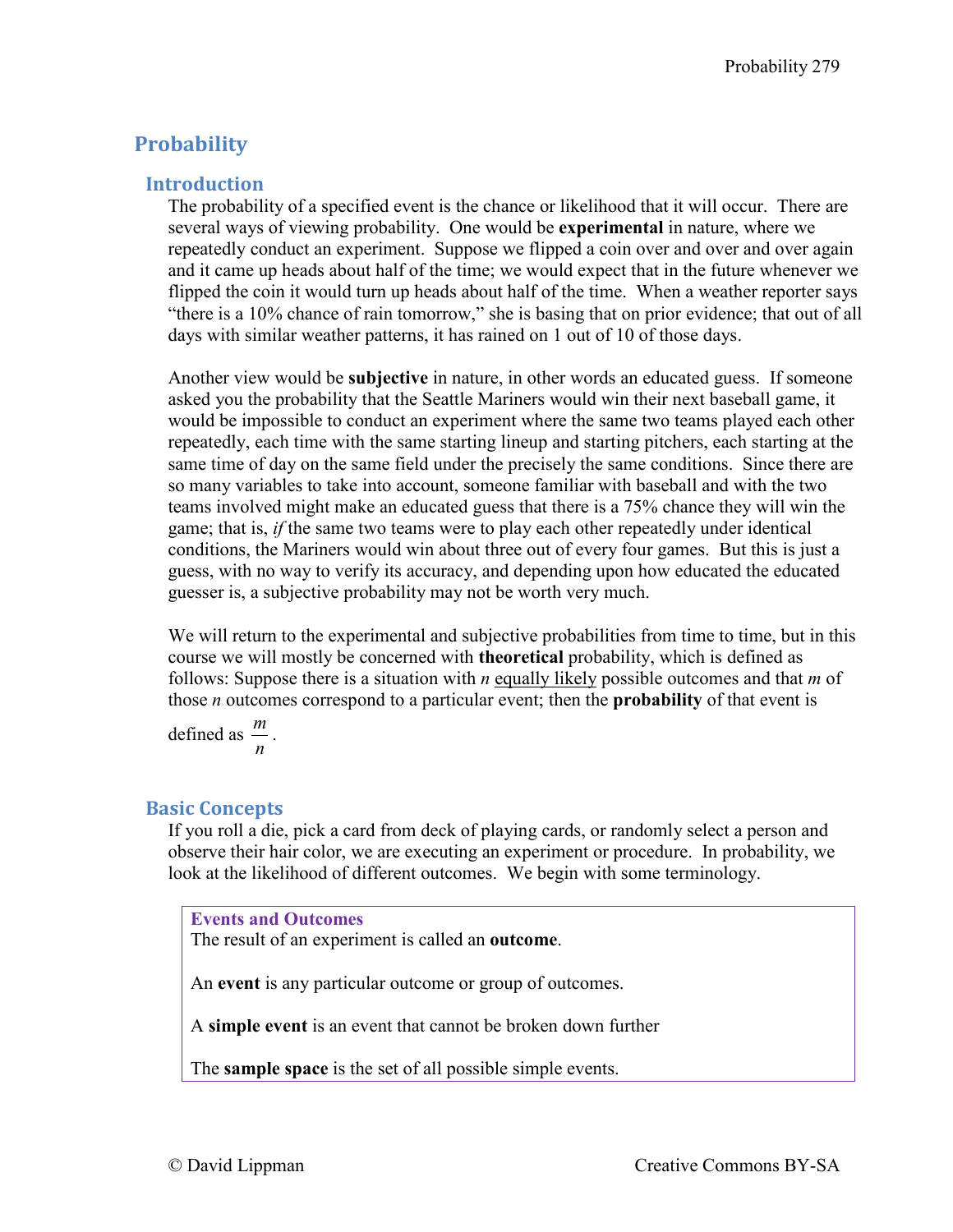#### Example 1

If we roll a standard 6-sided die, describe the sample space and some simple events.

The sample space is the set of all possible simple events: {1,2,3,4,5,6}

Some examples of simple events: We roll a 1 We roll a 5

Some compound events: We roll a number bigger than 4 We roll an even number



Two dice One die

### **Basic Probability**

Given that all outcomes are equally likely, we can compute the probability of an event *E* using this formula:

 $P(E) =$  Number of outcomes corresponding to the event E

Total number of equally - likely outcomes

#### Example 2

If we roll a 6-sided die, calculate a) P(rolling a 1) b) P(rolling a number bigger than 4) Recall that the sample space is {1,2,3,4,5,6} a) There is one outcome corresponding to "rolling a 1", so the probability is  $\frac{1}{6}$ b) There are two outcomes bigger than a 4, so the probability is  $\frac{2}{6} = \frac{1}{3}$ 6  $\frac{2}{5}$  =

Probabilities are essentially fractions, and can be reduced to lower terms like fractions.

### Example 3

Let's say you have a bag with 20 cherries, 14 sweet and 6 sour. If you pick a cherry at random, what is the probability that it will be sweet?

There are 20 possible cherries that could be picked, so the number of possible outcomes is 20. Of these 20 possible outcomes, 14 are favorable (sweet), so the probability that the cherry will be sweet is 10 7 20  $\frac{14}{20} = \frac{7}{10}$ .

280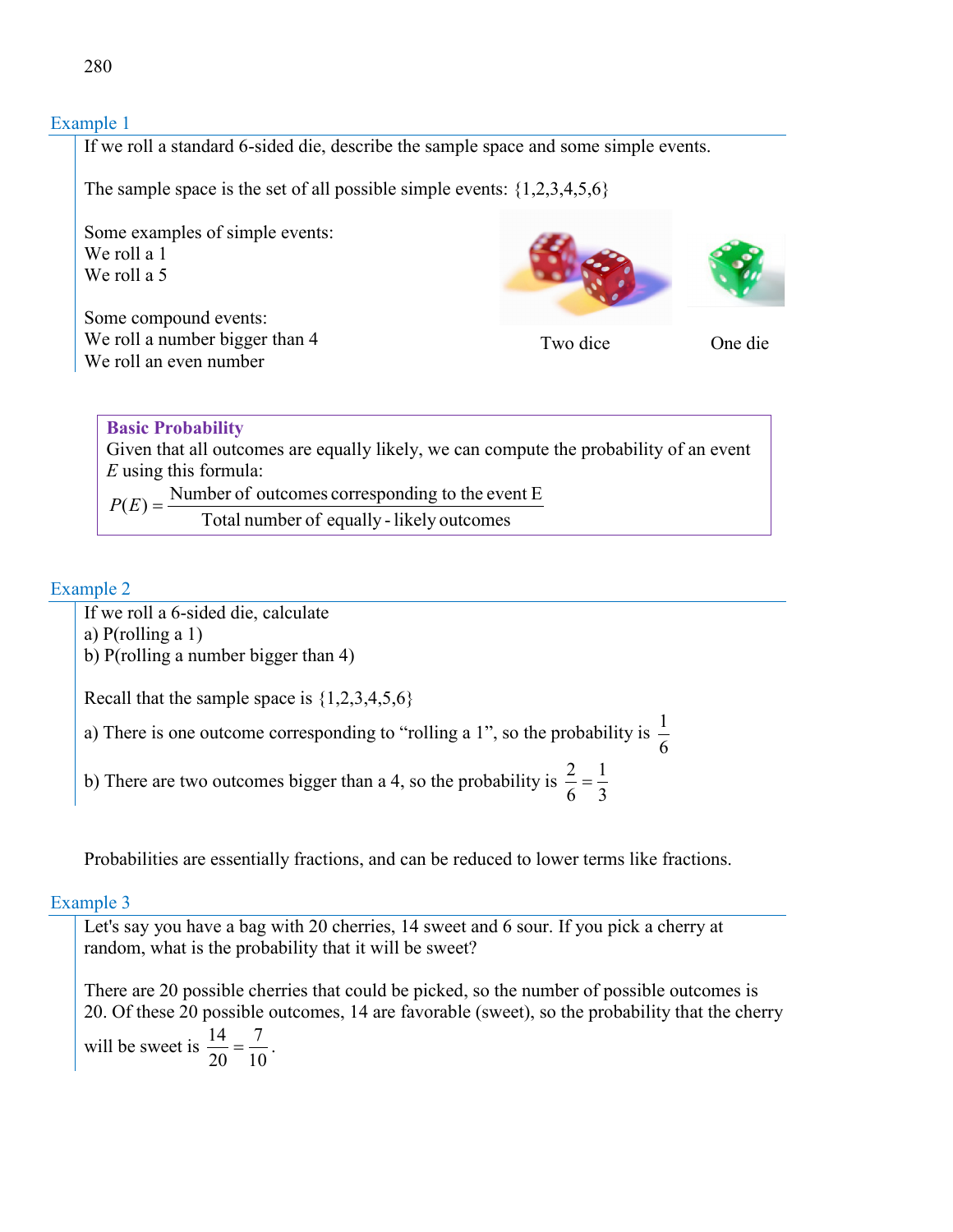There is one potential complication to this example, however. It must be assumed that the probability of picking any of the cherries is the same as the probability of picking any other. This wouldn't be true if (let us imagine) the sweet cherries are smaller than the sour ones. (The sour cherries would come to hand more readily when you sampled from the bag.) Let us keep in mind, therefore, that when we assess probabilities in terms of the ratio of favorable to all potential cases, we rely heavily on the assumption of equal probability for all outcomes.

#### **Try it Now 1**

At some random moment, you look at your clock and note the minutes reading.

a. What is probability the minutes reading is 15?

b. What is the probability the minutes reading is 15 or less?

#### **Cards**

A standard deck of 52 playing cards consists of four **suits** (hearts, spades, diamonds and clubs). Spades and clubs are black while hearts and diamonds are red. Each suit contains 13 cards, each of a different **rank**: an Ace (which in many games functions as both a low card and a high card), cards numbered 2 through 10, a Jack, a Queen and a King.

#### Example 4

Compute the probability of randomly drawing one card from a deck and getting an Ace.

There are 52 cards in the deck and 4 Aces so 
$$
P(Ace) = \frac{4}{52} = \frac{1}{13} \approx 0.0769
$$

We can also think of probabilities as percents: There is a 7.69% chance that a randomly selected card will be an Ace.

Notice that the smallest possible probability is  $0 -$  if there are no outcomes that correspond with the event. The largest possible probability is  $1 - if$  all possible outcomes correspond with the event.

**Certain and Impossible events** An impossible event has a probability of 0. A certain event has a probability of 1. The probability of any event must be  $0 \le P(E) \le 1$ 

In the course of this chapter, *if you compute a probability and get an answer that is negative or greater than 1, you have made a mistake and should check your work*.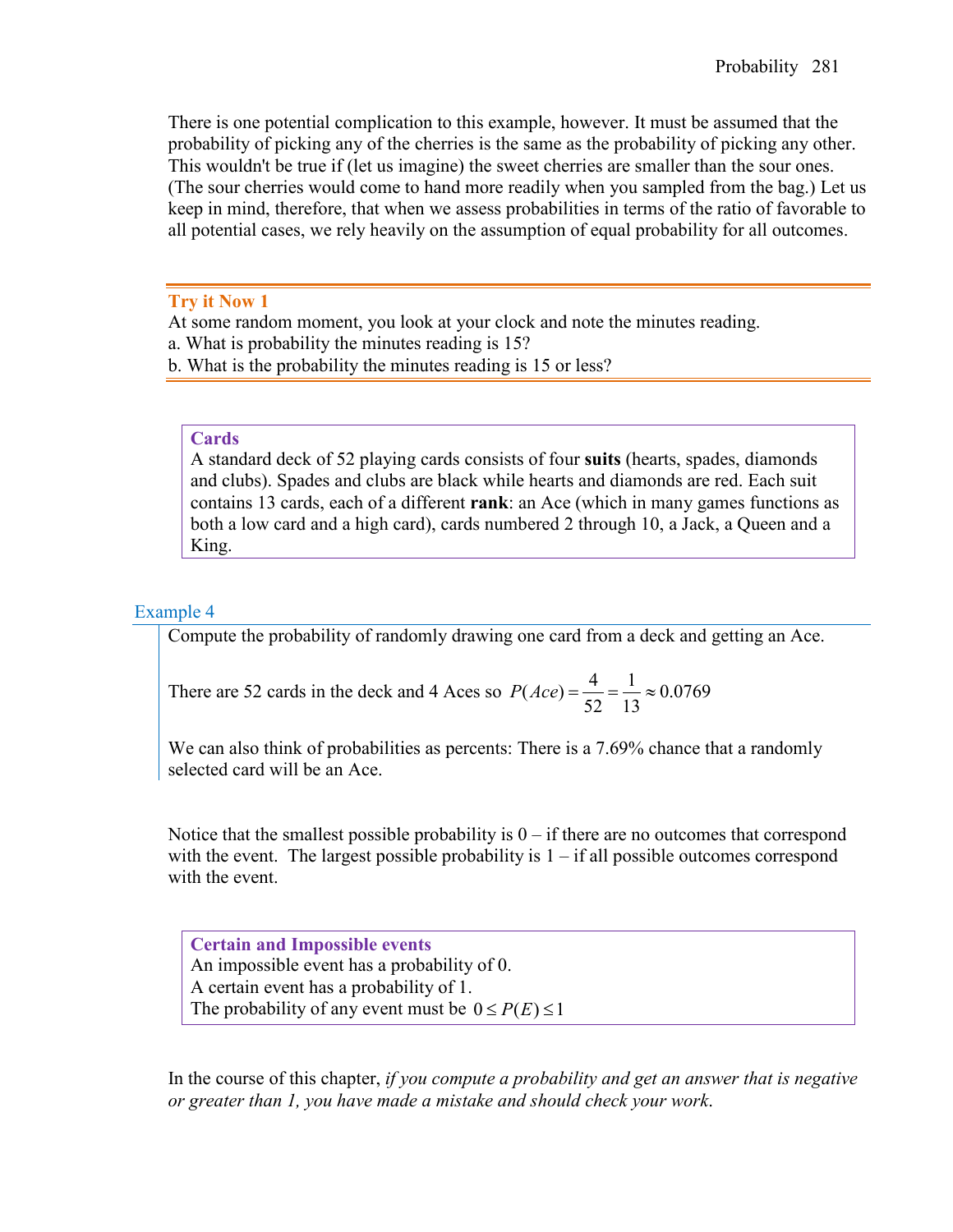#### **Working with Events**

#### **Complementary Events**

Now let us examine the probability that an event does **not** happen. As in the previous section, consider the situation of rolling a six-sided die and first compute the probability of rolling a six: the answer is  $P(six) = 1/6$ . Now consider the probability that we do *not* roll a six: there

are 5 outcomes that are not a six, so the answer is  $P(\text{not a six}) = \frac{5}{6}$ . Notice that

$$
P(\text{six}) + P(\text{not a six}) = \frac{1}{6} + \frac{5}{6} = \frac{6}{6} = 1
$$

This is not a coincidence. Consider a generic situation with *n* possible outcomes and an event *E* that corresponds to *m* of these outcomes. Then the remaining *n* - *m* outcomes correspond to *E* not happening, thus

$$
P(\text{not } E) = \frac{n-m}{n} = \frac{n}{n} - \frac{m}{n} = 1 - \frac{m}{n} = 1 - P(E)
$$

**Complement of an Event** The **complement** of an event is the event "*E* doesn't happen" The notation  $\overline{E}$  is used for the complement of event *E*. We can compute the probability of the complement using  $P(\overline{E}) = 1 - P(E)$ Notice also that  $P(E) = 1 - P(\overline{E})$ 

#### Example 5

If you pull a random card from a deck of playing cards, what is the probability it is not a heart?

There are 13 hearts in the deck, so  $P(\text{heart}) = \frac{13}{52} = \frac{1}{4}$ 52  $P(\text{heart}) = \frac{13}{52} = \frac{1}{4}$ . The probability of *not* drawing a heart is the complement: 4 3 4 *P*(not heart) = 1 – *P*(heart) = 1 –  $\frac{1}{4}$  =

### **Probability of two independent events**

#### Example 6

Suppose we flipped a coin and rolled a die, and wanted to know the probability of getting a head on the coin and a 6 on the die.

We could list all possible outcomes: {H1,H2,H3,H4,H5,H6,T1,T2,T3,T4,T5,T6}.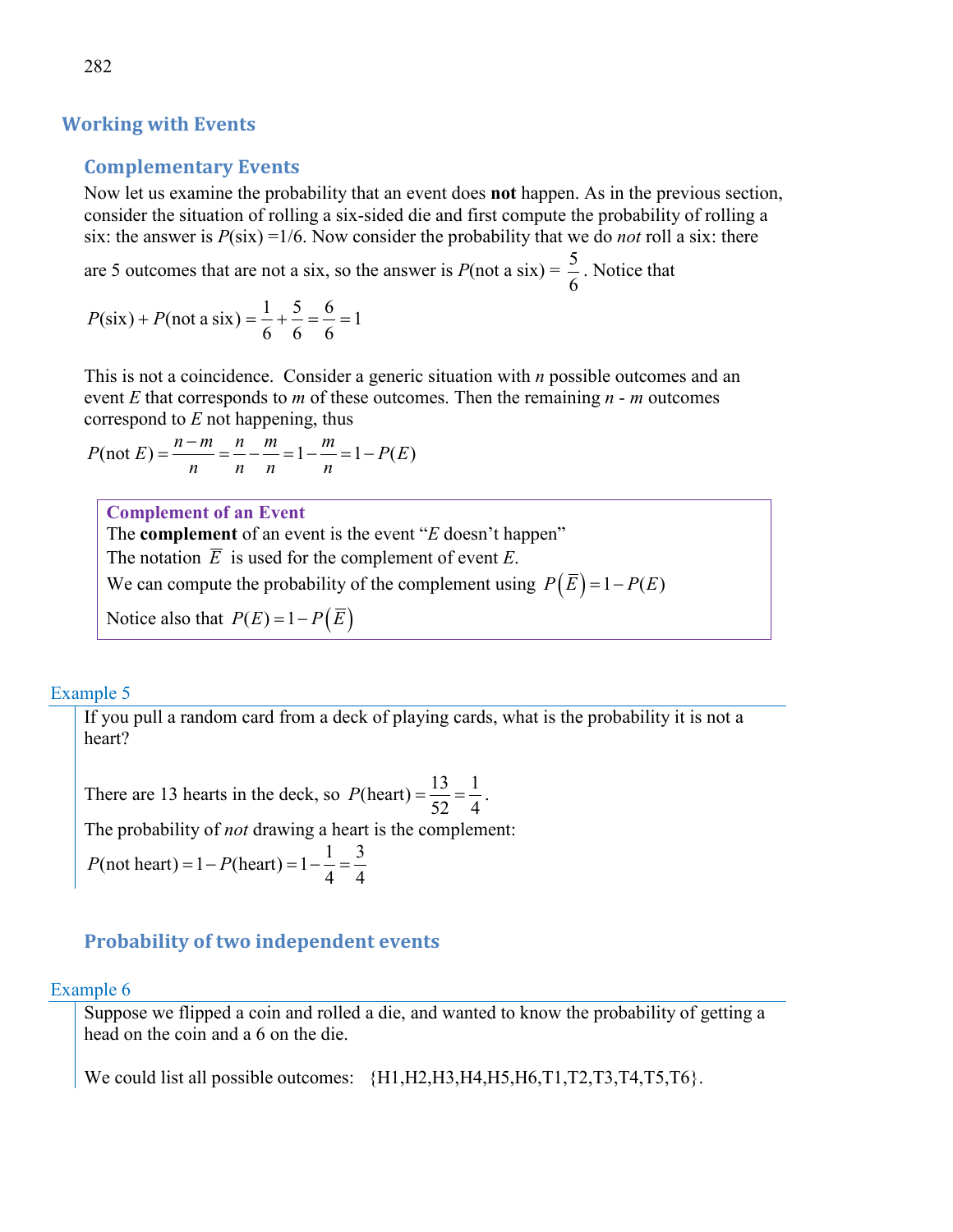Notice there are  $2 \cdot 6 = 12$  total outcomes. Out of these, only 1 is the desired outcome, so the probability is  $\frac{1}{12}$ .

The prior example was looking at two independent events.

#### **Independent Events**

Events A and B are **independent events** if the probability of Event B occurring is the same whether or not Event A occurs.

#### Example 7

Are these events independent?

a) A fair coin is tossed two times. The two events are (1) first toss is a head and (2) second toss is a head.

b) The two events (1) "It will rain tomorrow in Houston" and (2) "It will rain tomorrow in Galveston" (a city near Houston).

c) You draw a card from a deck, then draw a second card without replacing the first.

a) The probability that a head comes up on the second toss is 1/2 regardless of whether or not a head came up on the first toss, so these events are independent.

b) These events are not independent because it is more likely that it will rain in Galveston on days it rains in Houston than on days it does not.

c) The probability of the second card being red depends on whether the first card is red or not, so these events are not independent.

When two events are independent, the probability of both occurring is the product of the probabilities of the individual events.

*P***(***A* **and** *B***) for independent events** If events *A* and *B* are independent, then the probability of both *A* and *B* occurring is

 $P(A \text{ and } B) = P(A) \cdot P(B)$ 

where  $P(A \text{ and } B)$  is the probability of events *A* and *B* both occurring,  $P(A)$  is the probability of event *A* occurring, and *P*(*B*) is the probability of event *B* occurring

If you look back at the coin and die example from earlier, you can see how the number of outcomes of the first event multiplied by the number of outcomes in the second event multiplied to equal the total number of possible outcomes in the combined event.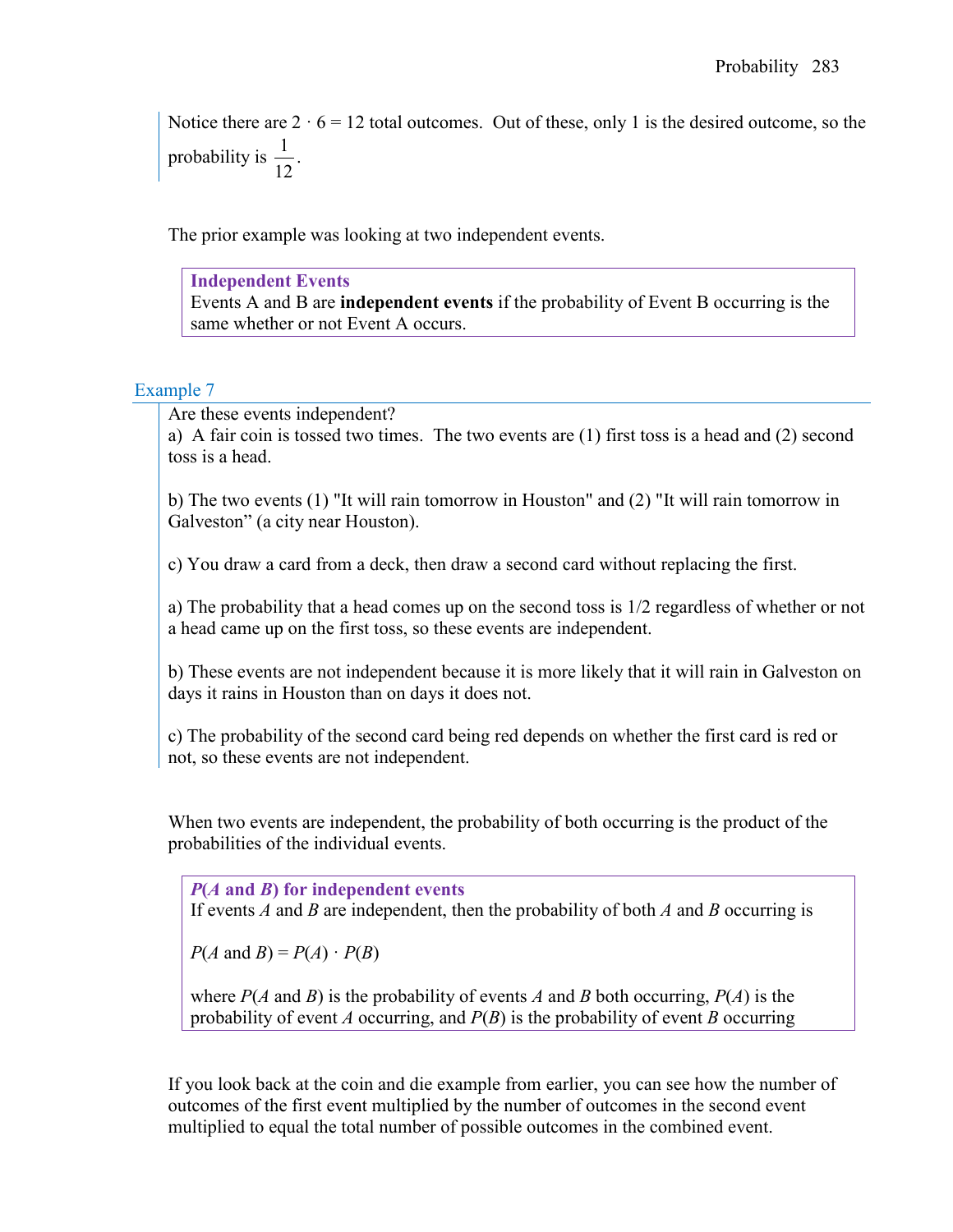#### Example 8

In your drawer you have 10 pairs of socks, 6 of which are white, and 7 tee shirts, 3 of which are white. If you randomly reach in and pull out a pair of socks and a tee shirt, what is the probability both are white?

The probability of choosing a white pair of socks is  $\frac{6}{10}$ . The probability of choosing a white tee shirt is 7  $\frac{3}{7}$ . The probability of both being white is  $\frac{6}{10} \cdot \frac{3}{7} = \frac{18}{70} = \frac{9}{35}$ 70 18 7 3 10  $\frac{6}{10} \cdot \frac{3}{10} = \frac{18}{10} =$ 

#### **Try it Now 2**

A card is pulled a deck of cards and noted. The card is then replaced, the deck is shuffled, and a second card is removed and noted. What is the probability that both cards are Aces?

The previous examples looked at the probability of *both* events occurring. Now we will look at the probability of *either* event occurring.

#### Example 9

Suppose we flipped a coin and rolled a die, and wanted to know the probability of getting a head on the coin *or* a 6 on the die.

Here, there are still 12 possible outcomes:  $\{H1, H2, H3, H4, H5, H6, T1, T2, T3, T4, T5, T6\}$ 

By simply counting, we can see that 7 of the outcomes have a head on the coin *or* a 6 on the die *or* both – we use *or* inclusively here (these 7 outcomes are H1, H2, H3, H4, H5, H6, T6), so the probability is  $\frac{7}{12}$ . How could we have found this from the individual probabilities?

As we would expect,  $\frac{1}{2}$  of these outcomes have a head, and  $\frac{1}{6}$  of these outcomes have a 6 on the die. If we add these,  $\frac{1}{2} + \frac{1}{6} = \frac{6}{12} + \frac{2}{12} = \frac{8}{12}$ 12 2 12 6 6 1 2  $\frac{1}{2} + \frac{1}{6} = \frac{6}{12} + \frac{2}{12} = \frac{8}{12}$ , which is not the correct probability. Looking at the outcomes we can see why: the outcome H6 would have been counted twice, since it contains both a head and a 6; the probability of both a head *and* rolling a 6 is  $\frac{1}{12}$ .

If we subtract out this double count, we have the correct probability:  $\frac{8}{12} - \frac{1}{12} = \frac{7}{12}$ 12 1 12  $\frac{8}{2} - \frac{1}{12} = \frac{7}{12}$ .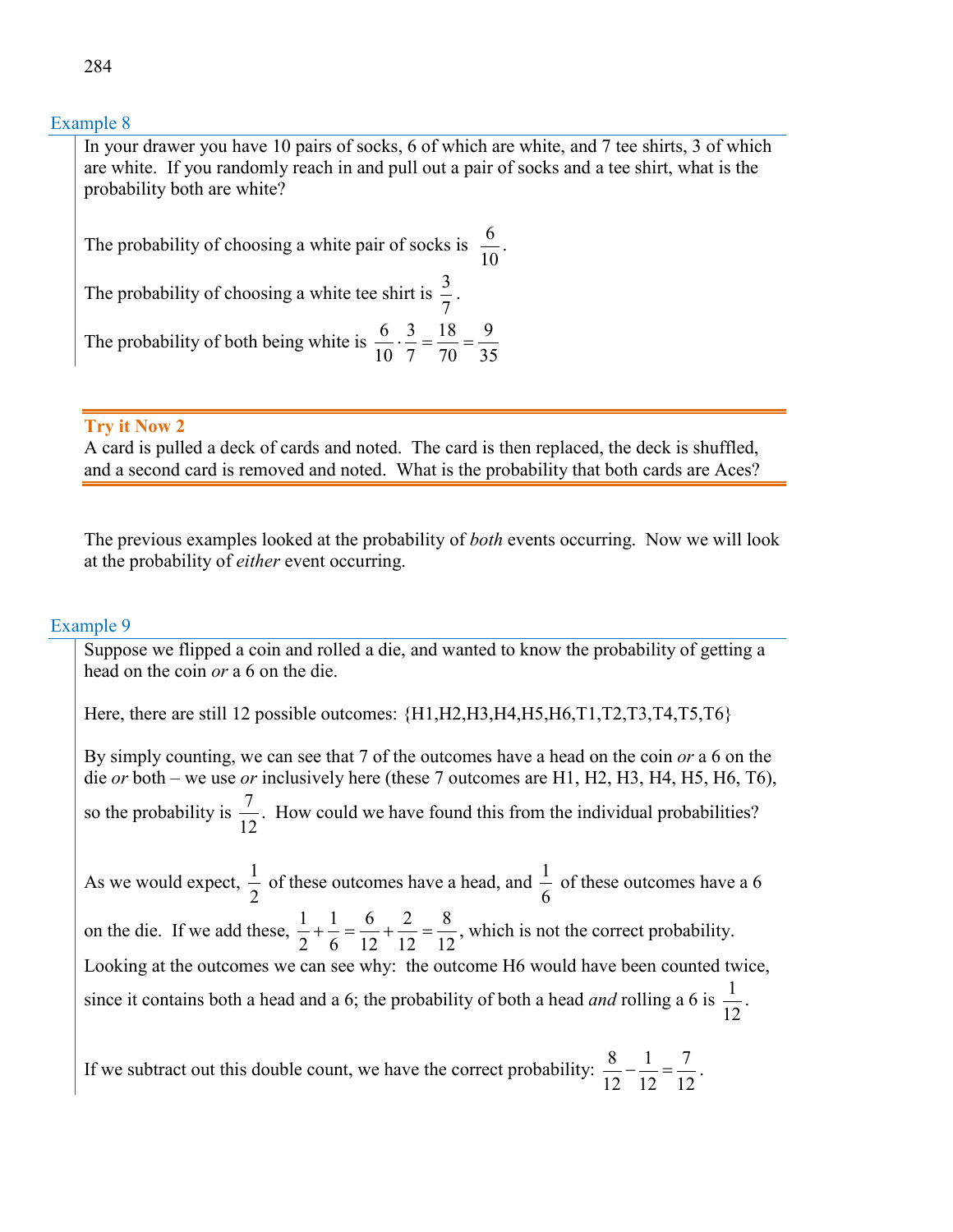*P***(***A* **or** *B***)** The probability of either *A* or *B* occurring (or both) is

*P*(*A* or *B*) = *P*(*A*) + *P*(*B*) – *P*(*A* and *B*)

#### Example 10

Suppose we draw one card from a standard deck. What is the probability that we get a Queen or a King?

There are 4 Queens and 4 Kings in the deck, hence 8 outcomes corresponding to a Queen or King out of 52 possible outcomes. Thus the probability of drawing a Queen or a King is:

$$
P(\text{King or Queen}) = \frac{8}{52}
$$

Note that in this case, there are no cards that are both a Queen and a King, so  $P(King and Queen) = 0$ . Using our probability rule, we could have said:

52  $0 = \frac{8}{75}$ 52 4 52  $P(King or Queen) = P(King) + P(Queen) - P(King and Queen) = \frac{4}{52} + \frac{4}{52} - 0 =$ 

In the last example, the events were **mutually exclusive**, so  $P(A \text{ or } B) = P(A) + P(B)$ .

### Example 11

Suppose we draw one card from a standard deck. What is the probability that we get a red card or a King?

Half the cards are red, so 
$$
P(\text{red}) = \frac{26}{52}
$$
  
\nThere are four kings, so  $P(\text{King}) = \frac{4}{52}$   
\nThere are two red kings, so  $P(\text{Red and King}) = \frac{2}{52}$   
\nWe can then calculate  
\n $P(\text{Red or King}) = P(\text{Red}) + P(\text{King}) - P(\text{Red and King}) = \frac{26}{52} + \frac{4}{52} - \frac{2}{52} = \frac{28}{52}$ 

### **Try it Now 3**

In your drawer you have 10 pairs of socks, 6 of which are white, and 7 tee shirts, 3 of which are white. If you reach in and randomly grab a pair of socks and a tee shirt, what the probability at least one is white?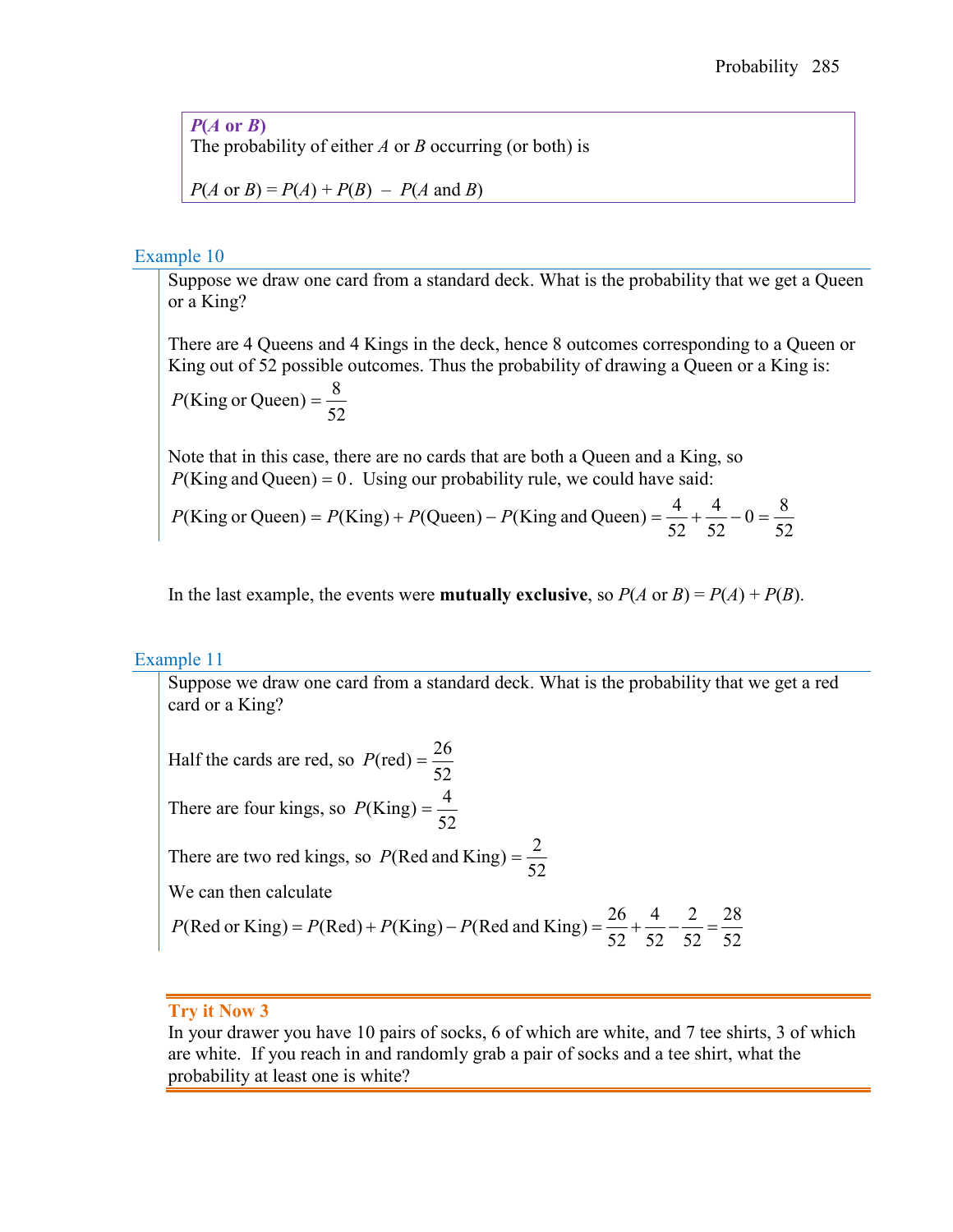## Example 12

The table below shows the number of survey subjects who have received and not received a speeding ticket in the last year, and the color of their car. Find the probability that a randomly chosen person:

a) Has a red car *and* got a speeding ticket

b) Has a red car *or* got a speeding ticket.

|             | Speeding<br>ticket | No speeding |     |
|-------------|--------------------|-------------|-----|
|             |                    | ticket      |     |
| Red car     |                    | 135         | 150 |
| Not red car | 45                 | 470         | 515 |
| Total       |                    | 605         | 665 |

We can see that 15 people of the 665 surveyed had both a red car and got a speeding ticket,  $\frac{15}{65} \approx 0.0226$ .

so the probability is  $\frac{15}{665} \approx 0.0226$ 665

Notice that having a red car and getting a speeding ticket are not independent events, so the probability of both of them occurring is not simply the product of probabilities of each one occurring.

We could answer this question by simply adding up the numbers: 15 people with red cars and speeding tickets  $+ 135$  with red cars but no ticket  $+ 45$  with a ticket but no red car = 195 people. So the probability is  $\frac{155}{665} \approx 0.2932$ 665  $\frac{195}{655} \approx 0.2932$ .

We also could have found this probability by: P(had a red car) + P(got a speeding ticket) – P(had a red car and got a speeding ticket) = 665 195 665 15 665 60 665  $\frac{150}{150} + \frac{60}{150} - \frac{15}{150} = \frac{195}{150}$ 

# **Conditional Probability**

Often it is required to compute the probability of an event given that another event has occurred.

### Example 13

What is the probability that two cards drawn at random from a deck of playing cards will both be aces?

It might seem that you could use the formula for the probability of two independent events and simply multiply  $\frac{4}{52} \cdot \frac{4}{52} = \frac{1}{169}$ 52 4 52  $\frac{4}{52} \cdot \frac{4}{52} = \frac{1}{168}$ . This would be incorrect, however, because the two events are not independent. If the first card drawn is an ace, then the probability that the second card is also an ace would be lower because there would only be three aces left in the deck.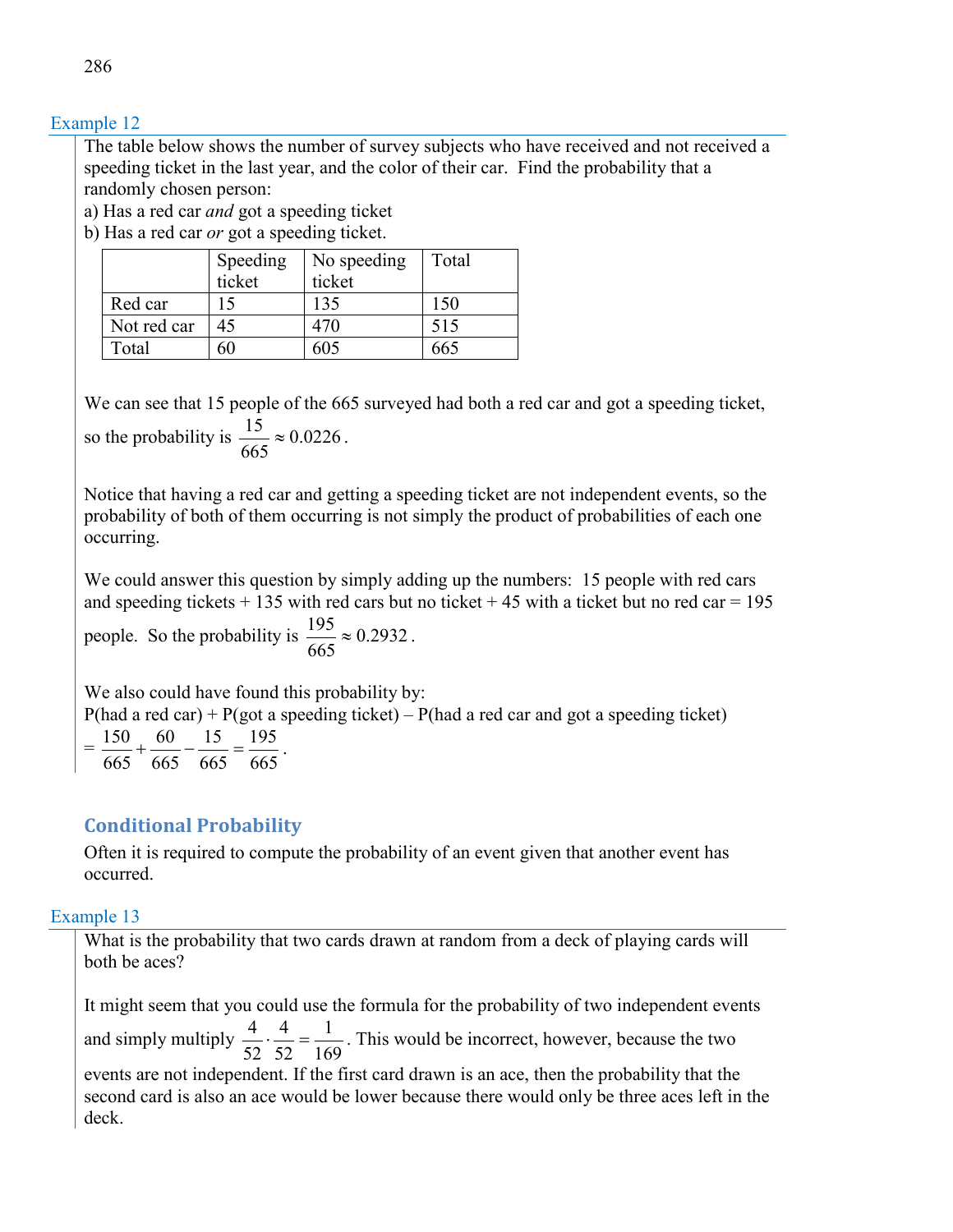Once the first card chosen is an ace, the probability that the second card chosen is also an ace is called the **conditional probability** of drawing an ace. In this case the "condition" is that the first card is an ace. Symbolically, we write this as: *P*(ace on second draw | an ace on the first draw).

The vertical bar "|" is read as "given," so the above expression is short for "The probability that an ace is drawn on the second draw given that an ace was drawn on the first draw." What is this probability? After an ace is drawn on the first draw, there are 3 aces out of 51 total cards left. This means that the conditional probability of drawing an ace after one ace has 1

already been drawn is 17 51  $\frac{3}{2} = \frac{1}{15}$ .

Thus, the probability of both cards being aces is  $\frac{4}{52} \cdot \frac{3}{51} = \frac{12}{2652} = \frac{1}{221}$ .

**Conditional Probability** The probability the event *B* occurs, given that event *A* has happened, is represented as  $P(B \mid A)$ This is read as "the probability of *B* given *A*"

### Example 14

Find the probability that a die rolled shows a  $6$ , given that a flipped coin shows a head.

These are two independent events, so the probability of the die rolling a 6 is  $\frac{1}{6}$ , regardless of

the result of the coin flip.

#### Example 15

The table below shows the number of survey subjects who have received and not received a speeding ticket in the last year, and the color of their car. Find the probability that a randomly chosen person:

a) Has a speeding ticket *given* they have a red car

b) Has a red car *given* they have a speeding ticket

|             | Speeding | No speeding | Total |
|-------------|----------|-------------|-------|
|             | ticket   | ticket      |       |
| Red car     |          | 135         | 150   |
| Not red car | 45       | 470         | 515   |
| Total       | 60       | 605         | 665   |

a) Since we know the person has a red car, we are only considering the 150 people in the first row of the table. Of those, 15 have a speeding ticket, so

P(ticket | red car) = 
$$
\frac{15}{150} = \frac{1}{10} = 0.1
$$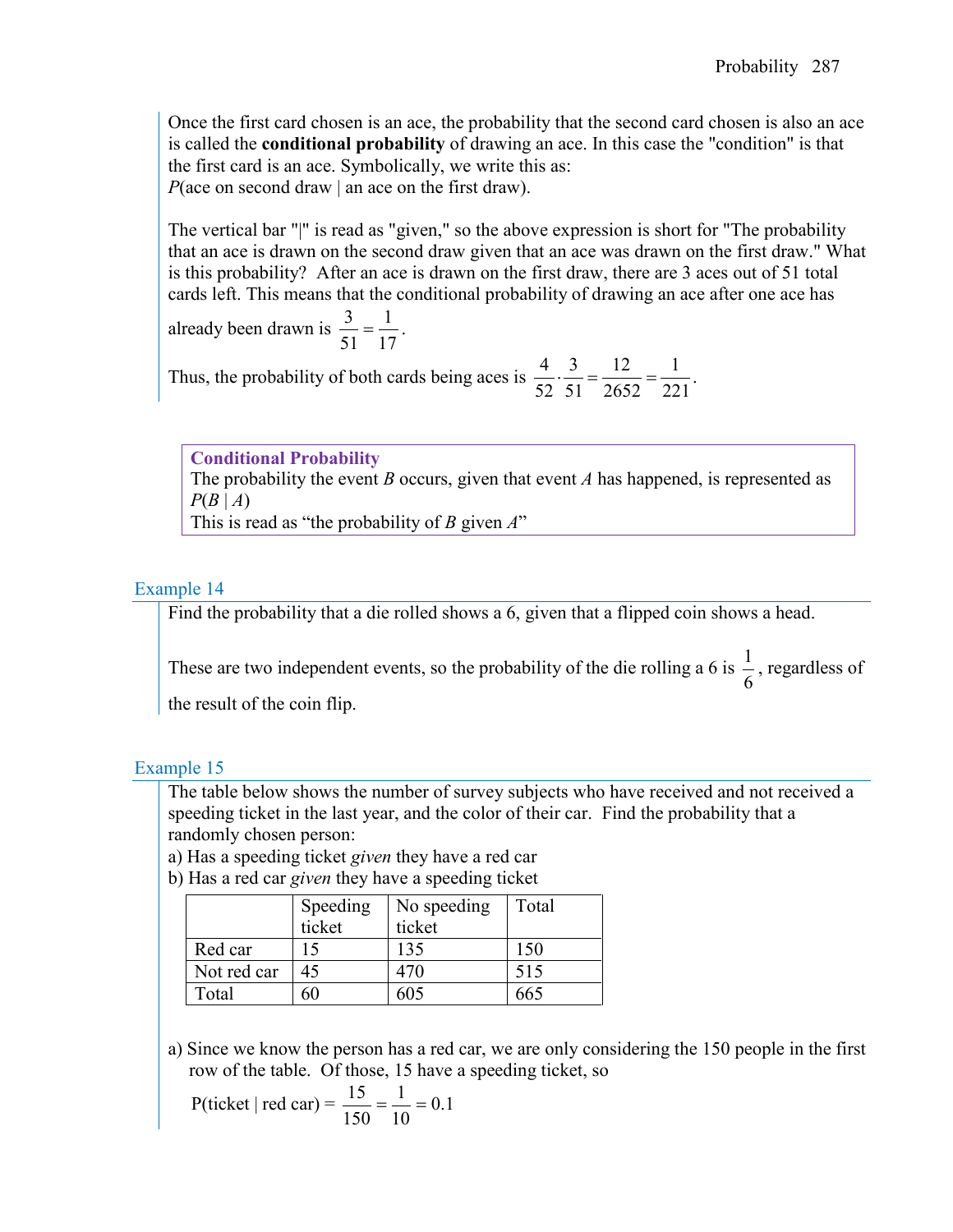b) Since we know the person has a speeding ticket, we are only considering the 60 people in the first column of the table. Of those, 15 have a red car, so

$$
P(\text{red car} \mid \text{ticket}) = \frac{15}{60} = \frac{1}{4} = 0.25 \, .
$$

Notice from the last example that P(B | A) is **not** equal to P(A | B).

These kinds of conditional probabilities are what insurance companies use to determine your insurance rates. They look at the conditional probability of you having accident, given your age, your car, your car color, your driving history, etc., and price your policy based on that likelihood.

**Conditional Probability Formula** If Events *A* and *B* are not independent, then  $P(A \text{ and } B) = P(A) \cdot P(B \mid A)$ 

## Example 16

If you pull 2 cards out of a deck, what is the probability that both are spades?

The probability that the first card is a spade is  $\frac{13}{52}$ .

The probability that the second card is a spade, given the first was a spade, is  $\frac{12}{51}$ , since there is one less spade in the deck, and one less total cards.

The probability that both cards are spades is  $\frac{15}{52} \cdot \frac{12}{54} = \frac{150}{2552} \approx 0.0588$ 2652 156 51 12 52  $\frac{13}{22} \cdot \frac{12}{24} = \frac{156}{2652} \approx$ 

## Example 17

If you draw two cards from a deck, what is the probability that you will get the Ace of Diamonds and a black card?

You can satisfy this condition by having Case A or Case B, as follows: Case A) you can get the Ace of Diamonds first and then a black card or Case B) you can get a black card first and then the Ace of Diamonds.

Let's calculate the probability of Case A. The probability that the first card is the Ace of Diamonds is 52  $\frac{1}{2}$ . The probability that the second card is black given that the first card is the Ace of Diamonds is 51  $\frac{26}{51}$  because 26 of the remaining 51 cards are black. The probability is therefore 102 1 51 26 52  $\frac{1}{22} \cdot \frac{26}{51} = \frac{1}{102}$ .

288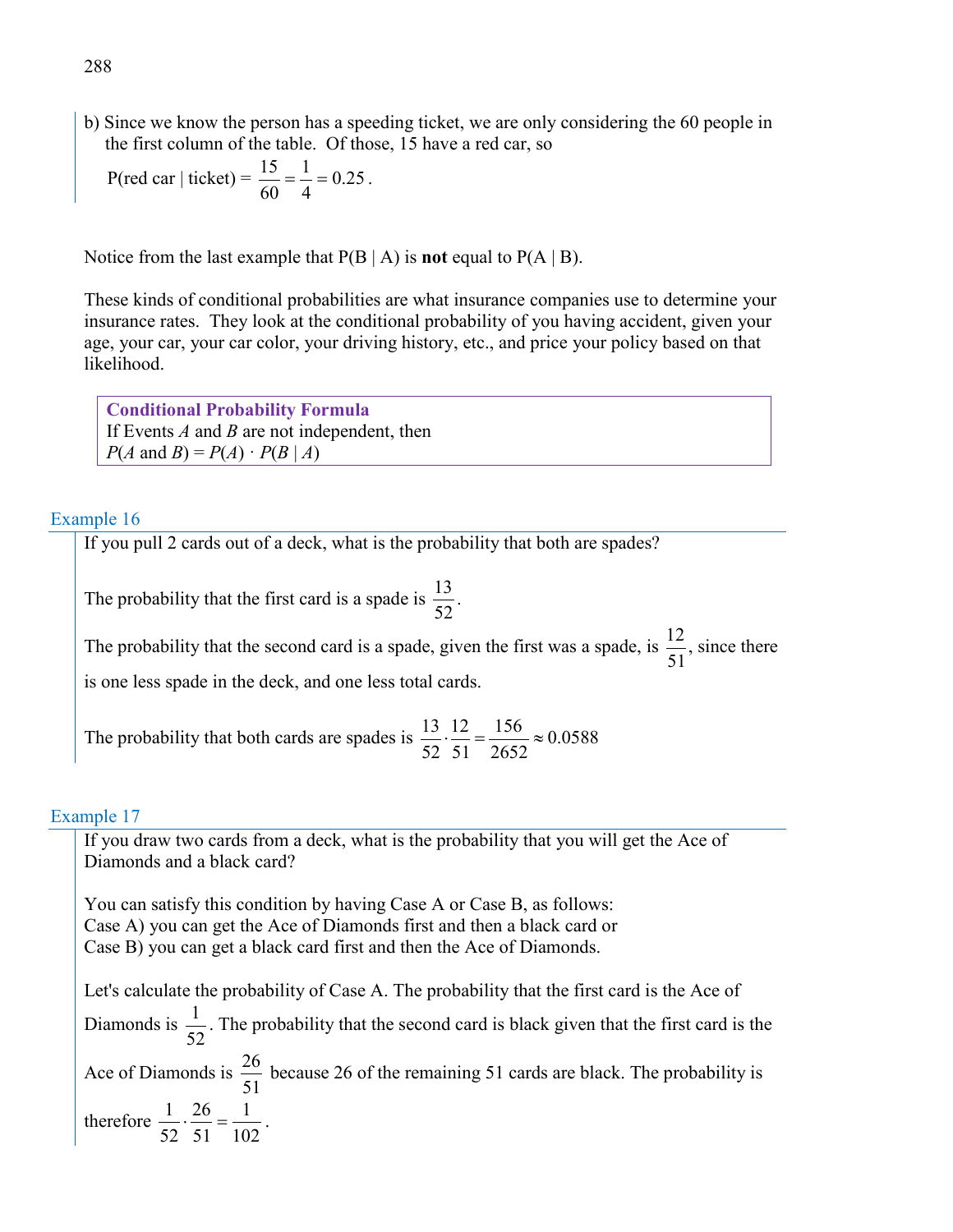Now for Case B: the probability that the first card is black is  $\frac{26}{52} = \frac{1}{2}$ 52  $\frac{26}{52} = \frac{1}{2}$ . The probability that the second card is the Ace of Diamonds given that the first card is black is  $\frac{1}{51}$ . The probability of Case B is therefore 102 1 51 1 2  $\frac{1}{2} \cdot \frac{1}{51} = \frac{1}{102}$ , the same as the probability of Case 1. Recall that the probability of A or B is  $P(A) + P(B) - P(A \text{ and } B)$ . In this problem,  $P(A \text{ and } B)$  $B$ ) = 0 since the first card cannot be the Ace of Diamonds and be a black card. Therefore, the probability of Case A or Case B is  $\frac{1}{101} + \frac{1}{101} = \frac{2}{101}$ 1  $\frac{1}{2} + \frac{1}{101} = \frac{2}{101}$ . The probability that you will get the

Ace of Diamonds and a black card when drawing two cards from a deck is 101  $\frac{2}{\sqrt{2}}$ .

101

101

#### **Try it Now 4**

In your drawer you have 10 pairs of socks, 6 of which are white. If you reach in and randomly grab two pairs of socks, what is the probability that both are white?

#### Example 18

A home pregnancy test was given to women, then pregnancy was verified through blood tests. The following table shows the home pregnancy test results. Find a) *P*(not pregnant | positive test result)

b) *P*(positive test result | not pregnant)

|              | Positive | Negative test | Total |
|--------------|----------|---------------|-------|
|              | test     |               |       |
| Pregnant     |          |               |       |
| Not Pregnant |          |               | ١q    |
| Total        |          |               |       |

a) Since we know the test result was positive, we're limited to the 75 women in the first column, of which 5 were not pregnant. *P*(not pregnant | positive test result) =  $\frac{v}{\sigma_0} \approx 0.067$ 75  $\frac{5}{25} \approx 0.067$ . b) Since we know the woman is not pregnant, we are limited to the 19 women in the second  $\frac{5}{2}$  ≈

row, of which 5 had a positive test. *P*(positive test result | not pregnant) =  $\frac{6}{10} \approx 0.263$ 19

The second result is what is usually called a false positive: A positive result when the woman is not actually pregnant.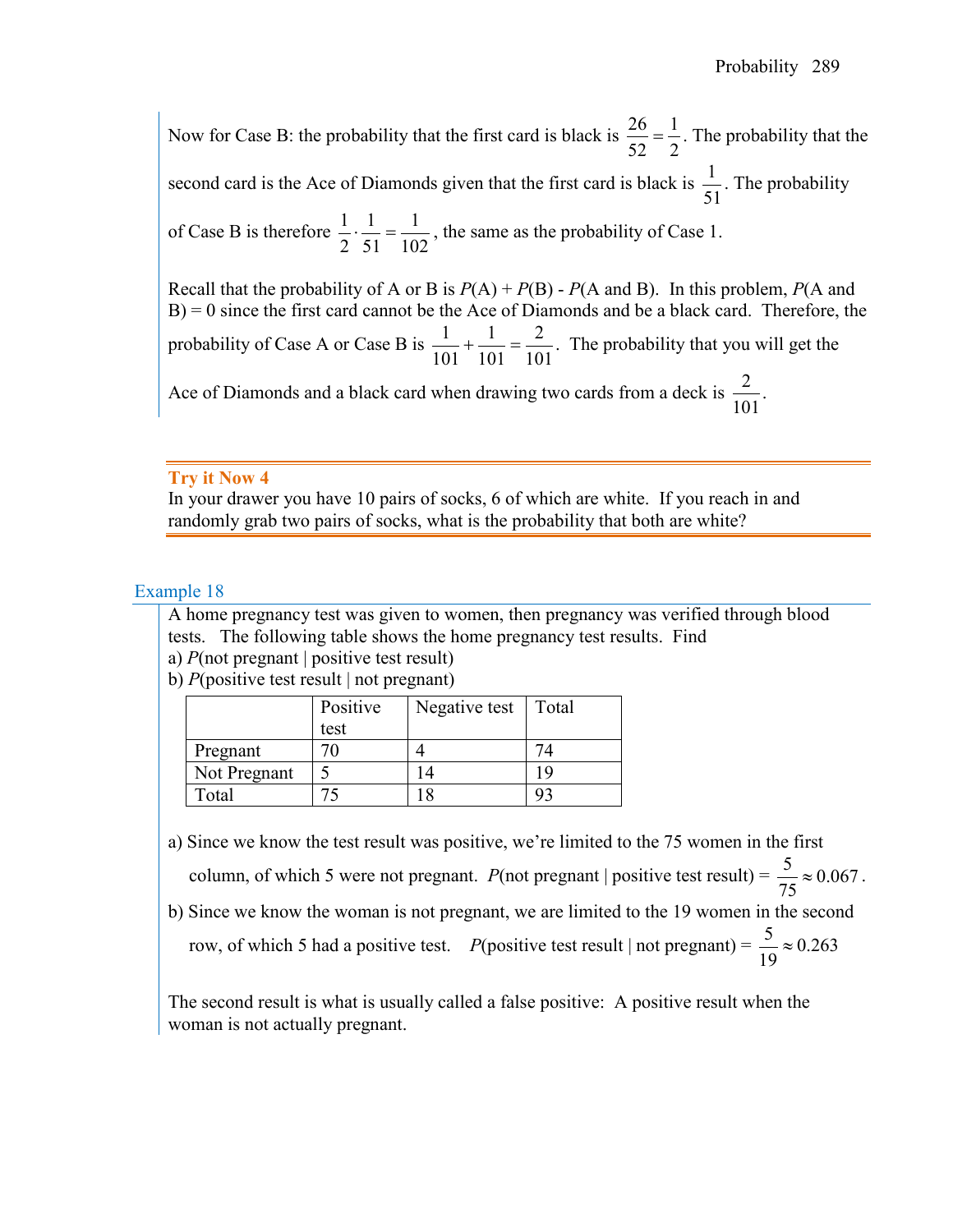#### **Bayes Theorem**

In this section we concentrate on the more complex conditional probability problems we began looking at in the last section.

#### Example 19

Suppose a certain disease has an incidence rate of 0.1% (that is, it afflicts 0.1% of the population). A test has been devised to detect this disease. The test does not produce false negatives (that is, anyone who has the disease will test positive for it), but the false positive rate is 5% (that is, about 5% of people who take the test will test positive, even though they do not have the disease). Suppose a randomly selected person takes the test and tests positive. What is the probability that this person actually has the disease?

There are two ways to approach the solution to this problem. One involves an important result in probability theory called Bayes' theorem. We will discuss this theorem a bit later, but for now we will use an alternative and, we hope, much more intuitive approach.

Let's break down the information in the problem piece by piece.

*Suppose a certain disease has an incidence rate of 0.1% (that is, it afflicts 0.1% of the population).* The percentage 0.1% can be converted to a decimal number by moving the decimal place two places to the left, to get 0.001. In turn, 0.001 can be rewritten as a fraction: 1/1000. This tells us that about 1 in every 1000 people has the disease. (If we wanted we could write *P*(disease)=0.001.)

*A test has been devised to detect this disease. The test does not produce false negatives (that is, anyone who has the disease will test positive for it).* This part is fairly straightforward: everyone who has the disease will test positive, or alternatively everyone who tests negative does not have the disease. (We could also say  $P(\text{positive} \mid \text{disease})=1.$ )

*The false positive rate is 5% (that is, about 5% of people who take the test will test positive, even though they do not have the disease).* This is even more straightforward. Another way of looking at it is that of every 100 people who are tested and do not have the disease, 5 will test positive even though they do not have the disease. (We could also say that *P*(positive | no disease)=0.05.)

*Suppose a randomly selected person takes the test and tests positive. What is the probability that this person actually has the disease?* Here we want to compute *P*(disease|positive). We already know that *P*(positive|disease)=1, but remember that conditional probabilities are not equal if the conditions are switched.

Rather than thinking in terms of all these probabilities we have developed, let's create a hypothetical situation and apply the facts as set out above. First, suppose we randomly select 1000 people and administer the test. How many do we expect to have the disease? Since about 1/1000 of all people are afflicted with the disease, 1/1000 of 1000 people is 1. (Now you know why we chose 1000.) Only 1 of 1000 test subjects actually has the disease; the other 999 do not.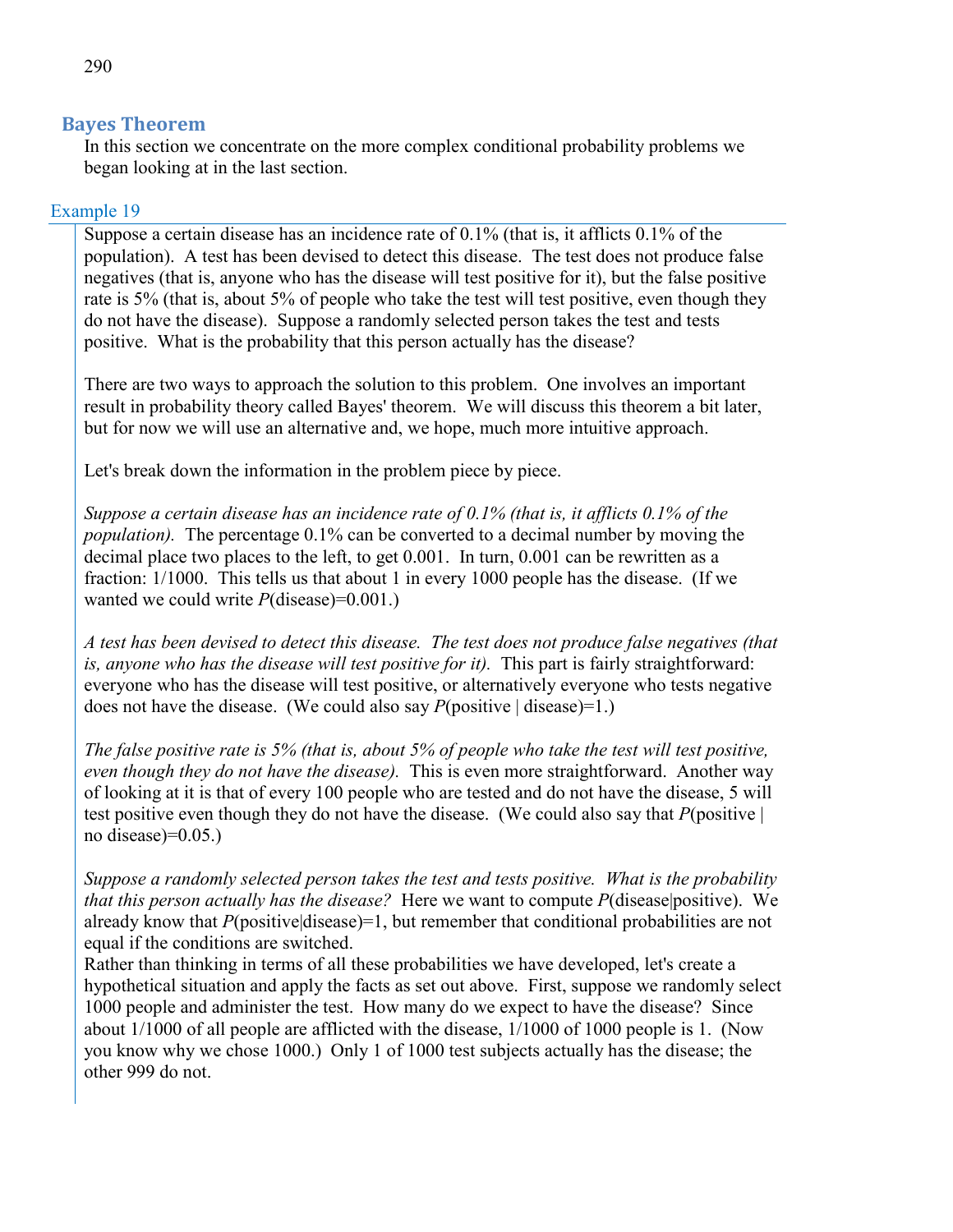We also know that 5% of all people who do not have the disease will test positive. There are 999 disease-free people, so we would expect (0.05)(999)=49.95 (so, about 50) people to test positive who do not have the disease.

Now back to the original question, computing *P*(disease positive). There are 51 people who test positive in our example (the one unfortunate person who actually has the disease, plus the 50 people who tested positive but don't). Only one of these people has the disease, so

P(disease | positive)  $\approx \frac{1}{5.1} \approx 0.0196$ 51  $\approx \frac{1}{\cdot \cdot \cdot} \approx$ 

or less than 2%. Does this surprise you? This means that of all people who test positive, over 98% *do not have the disease*.

The answer we got was slightly approximate, since we rounded 49.95 to 50. We could redo the problem with 100,000 test subjects, 100 of whom would have the disease and  $(0.05)(99,900)=4995$  test positive but do not have the disease, so the exact probability of having the disease if you test positive is

P(disease | positive) 
$$
\approx \frac{100}{5095} \approx 0.0196
$$

which is pretty much the same answer.

But back to the surprising result. *Of all people who test positive, over 98% do not have the disease.* If your guess for the probability a person who tests positive has the disease was wildly different from the right answer (2%), don't feel bad. The exact same problem was posed to doctors and medical students at the Harvard Medical School 25 years ago and the results revealed in a 1978 *New England Journal of Medicine* article. Only about 18% of the participants got the right answer. Most of the rest thought the answer was closer to 95% (perhaps they were misled by the false positive rate of 5%).

So at least you should feel a little better that a bunch of doctors didn't get the right answer either (assuming you thought the answer was much higher). But the significance of this finding and similar results from other studies in the intervening years lies not in making math students feel better but in the possibly catastrophic consequences it might have for patient care. If a doctor thinks the chances that a positive test result nearly guarantees that a patient has a disease, they might begin an unnecessary and possibly harmful treatment regimen on a healthy patient. Or worse, as in the early days of the AIDS crisis when being HIV-positive was often equated with a death sentence, the patient might take a drastic action and commit suicide.

As we have seen in this hypothetical example, the most responsible course of action for treating a patient who tests positive would be to counsel the patient that they most likely do *not* have the disease and to order further, more reliable, tests to verify the diagnosis.

One of the reasons that the doctors and medical students in the study did so poorly is that such problems, when presented in the types of statistics courses that medical students often take, are solved by use of Bayes' theorem, which is stated as follows: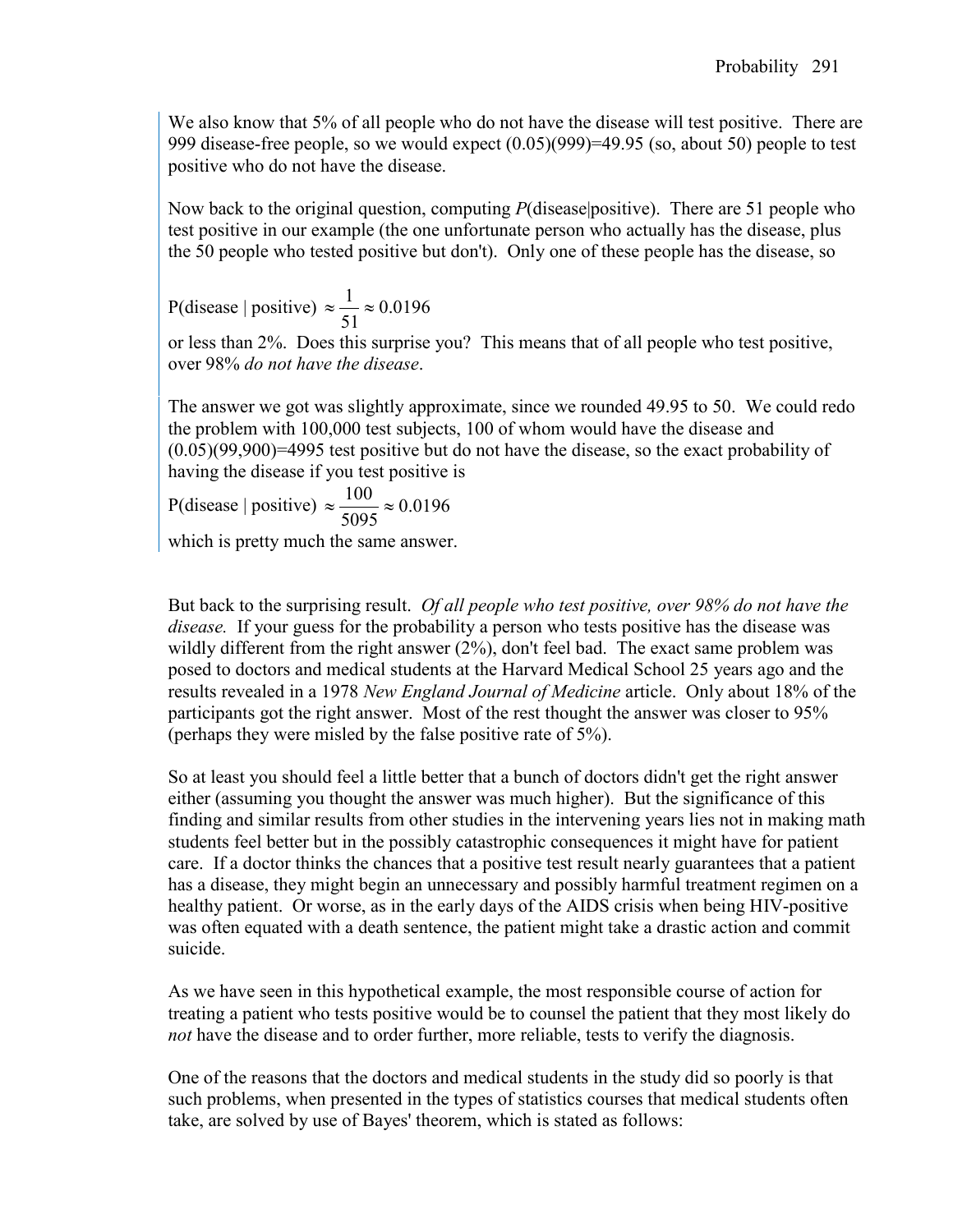$P(A | B) = \frac{P(A)P(B | A)}{P(A)P(B | A) + P(\overline{A})P(B | \overline{A})}$ 

In our earlier example, this translates to

 $P(\text{disease} | \text{positive}) = \frac{P(\text{disease})P(\text{positive} | \text{disease})}{P(\text{disease}) + P(\text{no disease})P(\text{positive} | \text{no disease})}$ 

Plugging in the numbers gives

**Bayes' Theorem**

0.0196  $P(\text{disease} \mid \text{positive}) = \frac{(0.001)(1)}{(0.001)(1) + (0.999)(0.05)} \approx$ 

which is exactly the same answer as our original solution.

The problem is that you (or the typical medical student, or even the typical math professor) are much more likely to be able to remember the original solution than to remember Bayes' theorem. Psychologists, such as Gerd Gigerenzer, author of *Calculated Risks: How to Know When Numbers Deceive You*, have advocated that the method involved in the original solution (which Gigerenzer calls the method of "natural frequencies") be employed in place of Bayes' Theorem. Gigerenzer performed a study and found that those educated in the natural frequency method were able to recall it far longer than those who were taught Bayes' theorem. When one considers the possible life-and-death consequences associated with such calculations it seems wise to heed his advice.

#### Example 20

A certain disease has an incidence rate of 2%. If the false negative rate is 10% and the false positive rate is 1%, compute the probability that a person who tests positive actually has the disease.

Imagine 10,000 people who are tested. Of these 10,000, 200 will have the disease; 10% of them, or 20, will test negative and the remaining 180 will test positive. Of the 9800 who do not have the disease, 98 will test positive. So of the 278 total people who test positive, 180 will have the disease. Thus

0.647 278  $P$ (disease | positive) =  $\frac{180}{250}$   $\approx$ 

so about 65% of the people who test positive will have the disease.

Using Bayes theorem directly would give the same result: 0.647 0.0278 0.018  $P(\text{disease} \mid \text{positive}) = \frac{(0.02)(0.90)}{(0.02)(0.90) + (0.98)(0.01)} = \frac{0.018}{0.0278} \approx$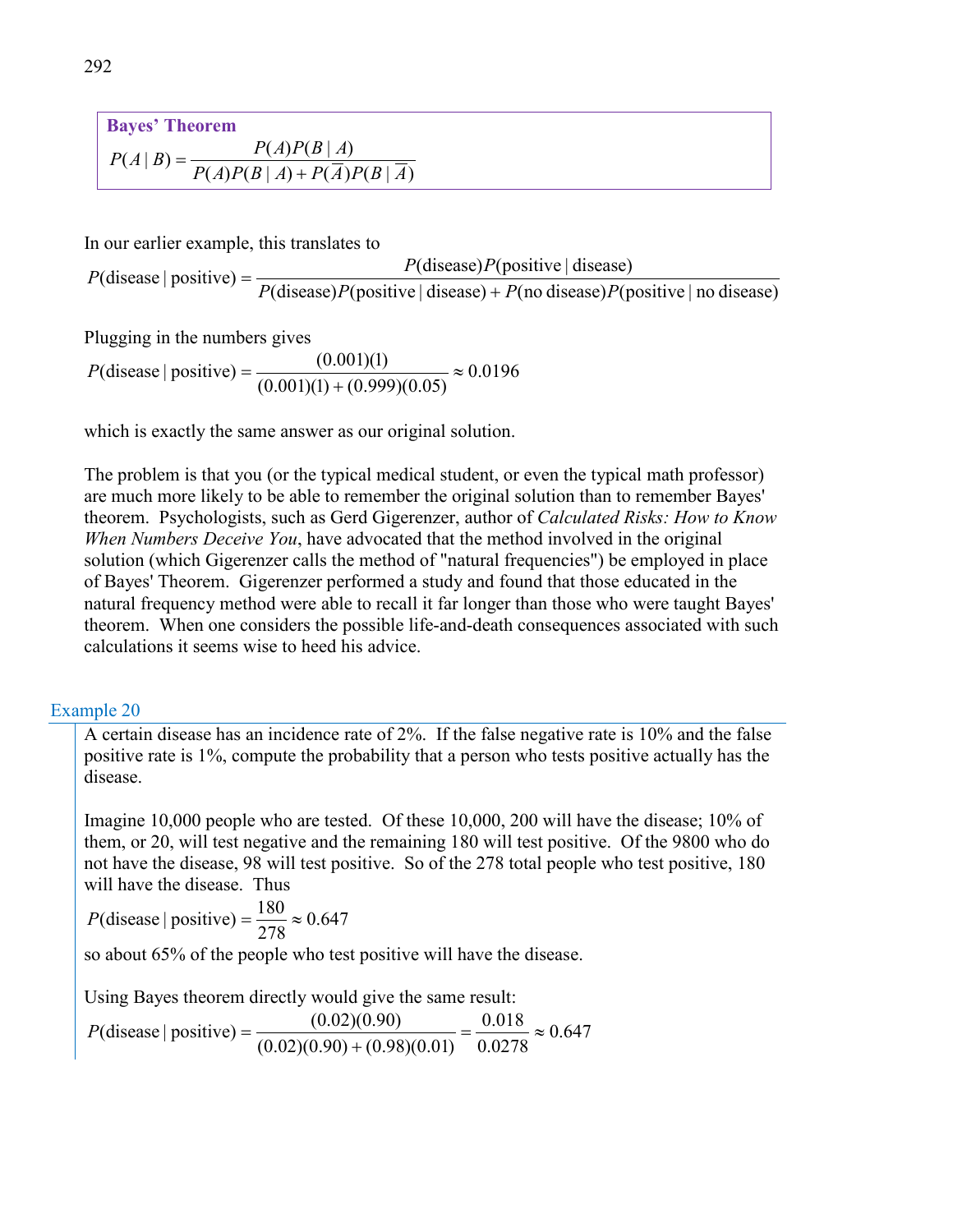#### **Try it Now 5**

A certain disease has an incidence rate of 0.5%. If there are no false negatives and if the false positive rate is 3%, compute the probability that a person who tests positive actually has the disease.

#### **Counting**

Counting? You already know how to count or you wouldn't be taking a college-level math class, right? Well yes, but what we'll really be investigating here are ways of counting *efficiently*. When we get to the probability situations a bit later in this chapter we will need to count some *very* large numbers, like the number of possible winning lottery tickets. One way to do this would be to write down every possible set of numbers that might show up on a lottery ticket, but believe me: you don't want to do this.

### **Basic Counting**

We will start, however, with some more reasonable sorts of counting problems in order to develop the ideas that we will soon need.

#### Example 21

Suppose at a particular restaurant you have three choices for an appetizer (soup, salad or breadsticks) and five choices for a main course (hamburger, sandwich, quiche, fajita or pizza). If you are allowed to choose exactly one item from each category for your meal, how many different meal options do you have?

**Solution 1**: One way to solve this problem would be to systematically list each possible meal:

| $soup + sandwich$    | $soup + quick$      |
|----------------------|---------------------|
| $soup + pizza$       | salad + hamburger   |
| salad + quiche       | salad + fajita      |
| $breaks + hamburger$ | $breaks + sandwich$ |
| $breaks + fajita$    | $breaks + pizza$    |
|                      |                     |

Assuming that we did this systematically and that we neither missed any possibilities nor listed any possibility more than once, the answer would be 15. Thus you could go to the restaurant 15 nights in a row and have a different meal each night.

**Solution 2**: Another way to solve this problem would be to list all the possibilities in a table:

|       | hamburger    | sandwich | quiche   fajita | pizza |
|-------|--------------|----------|-----------------|-------|
| soup  | soup+burger  |          |                 |       |
| salad | salad+burger |          |                 |       |
| bread | etc.         |          |                 |       |

In each of the cells in the table we could list the corresponding meal: soup  $+$  hamburger in the upper left corner, salad + hamburger below it, etc. But if we didn't really care *what* the possible meals are, only *how many* possible meals there are, we could just count the number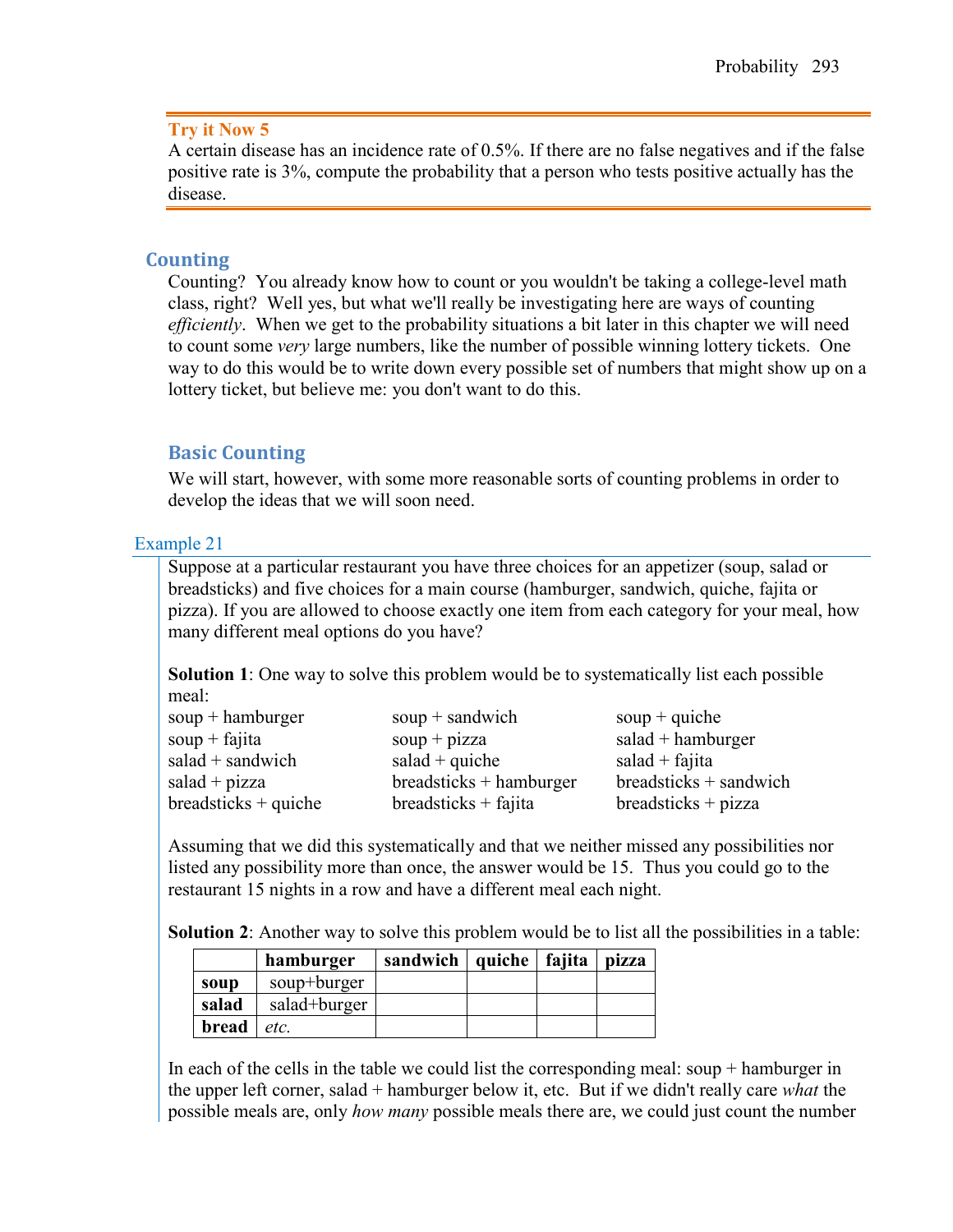of cells and arrive at an answer of 15, which matches our answer from the first solution. (It's always good when you solve a problem two different ways and get the same answer!)

**Solution 3**: We already have two perfectly good solutions. Why do we need a third? The first method was not very systematic, and we might easily have made an omission. The second method was better, but suppose that in addition to the appetizer and the main course we further complicated the problem by adding desserts to the menu: we've used the rows of the table for the appetizers and the columns for the main courses—where will the desserts go? We would need a third dimension, and since drawing 3-D tables on a 2-D page or computer screen isn't terribly easy, we need a better way in case we have three categories to choose form instead of just two.

So, back to the problem in the example. What else can we do? Let's draw a **tree diagram**:



This is called a "tree" diagram because at each stage we branch out, like the branches on a tree. In this case, we first drew five branches (one for each main course) and then for each of those branches we drew three more branches (one for each appetizer). We count the number of branches at the final level and get (surprise, surprise!) 15.

If we wanted, we could instead draw three branches at the first stage for the three appetizers and then five branches (one for each main course) branching out of each of those three branches.

OK, so now we know how to count possibilities using tables and tree diagrams. These methods will continue to be useful in certain cases, but imagine a game where you have two decks of cards (with 52 cards in each deck) and you select one card from each deck. Would you really want to draw a table or tree diagram to determine the number of outcomes of this game?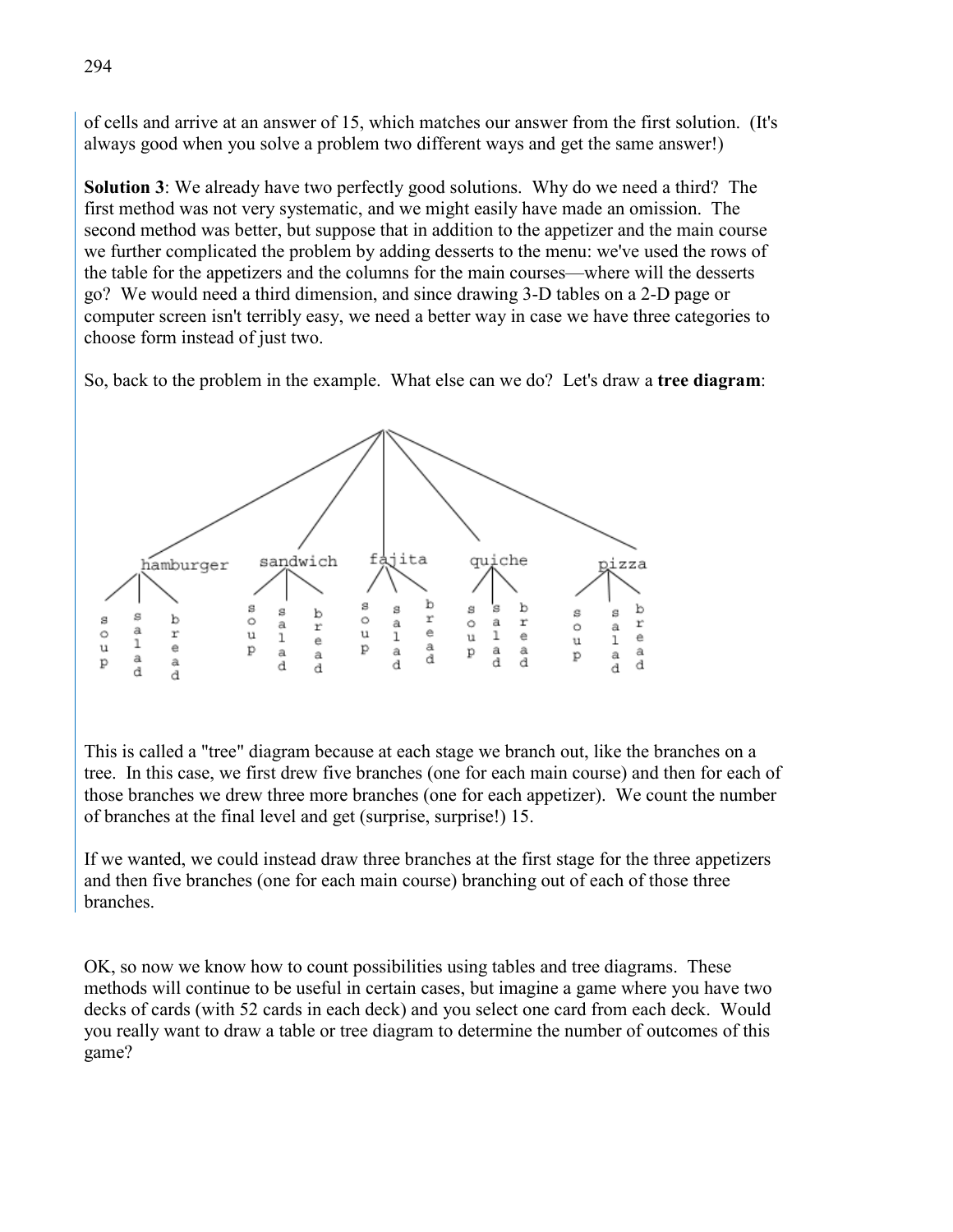Let's go back to the previous example that involved selecting a meal from three appetizers and five main courses, and look at the second solution that used a table. Notice that one way to count the number of possible meals is simply to number each of the appropriate cells in the table, as we have done above. But another way to count the number of cells in the table would be multiply the number of rows (3) by the number of columns (5) to get 15. Notice that we could have arrived at the same result without making a table at all by simply multiplying the number of choices for the appetizer (3) by the number of choices for the main course (5). We generalize this technique as the *basic counting rule*:

### **Basic Counting Rule**

If we are asked to choose one item from each of two separate categories where there are *m* items in the first category and *n* items in the second category, then the total number of available choices is  $m \cdot n$ 

This is sometimes called the multiplication rule for probabilities.

#### Example 22

There are 21 novels and 18 volumes of poetry on a reading list for a college English course. How many different ways can a student select one novel and one volume of poetry to read during the quarter?

There are 21 choices from the first category and 18 for the second, so there are  $21 \cdot 18 = 378$ possibilities.

The Basic Counting Rule can be extended when there are more than two categories by applying it repeatedly, as we see in the next example.

### Example 23

Suppose at a particular restaurant you have three choices for an appetizer (soup, salad or breadsticks), five choices for a main course (hamburger, sandwich, quiche, fajita or pasta) and two choices for dessert (pie or ice cream). If you are allowed to choose exactly one item from each category for your meal, how many different meal options do you have?

There are 3 choices for an appetizer, 5 for the main course and 2 for dessert, so there are  $3 \cdot 5 \cdot 2 = 30$  possibilities.

### Example 24

A quiz consists of 3 true-or-false questions. In how many ways can a student answer the quiz?

There are 3 questions. Each question has 2 possible answers (true or false), so the quiz may be answered in  $2 \cdot 2 \cdot 2 = 8$  different ways. Recall that another way to write  $2 \cdot 2 \cdot 2$  is  $2^3$ , which is much more compact.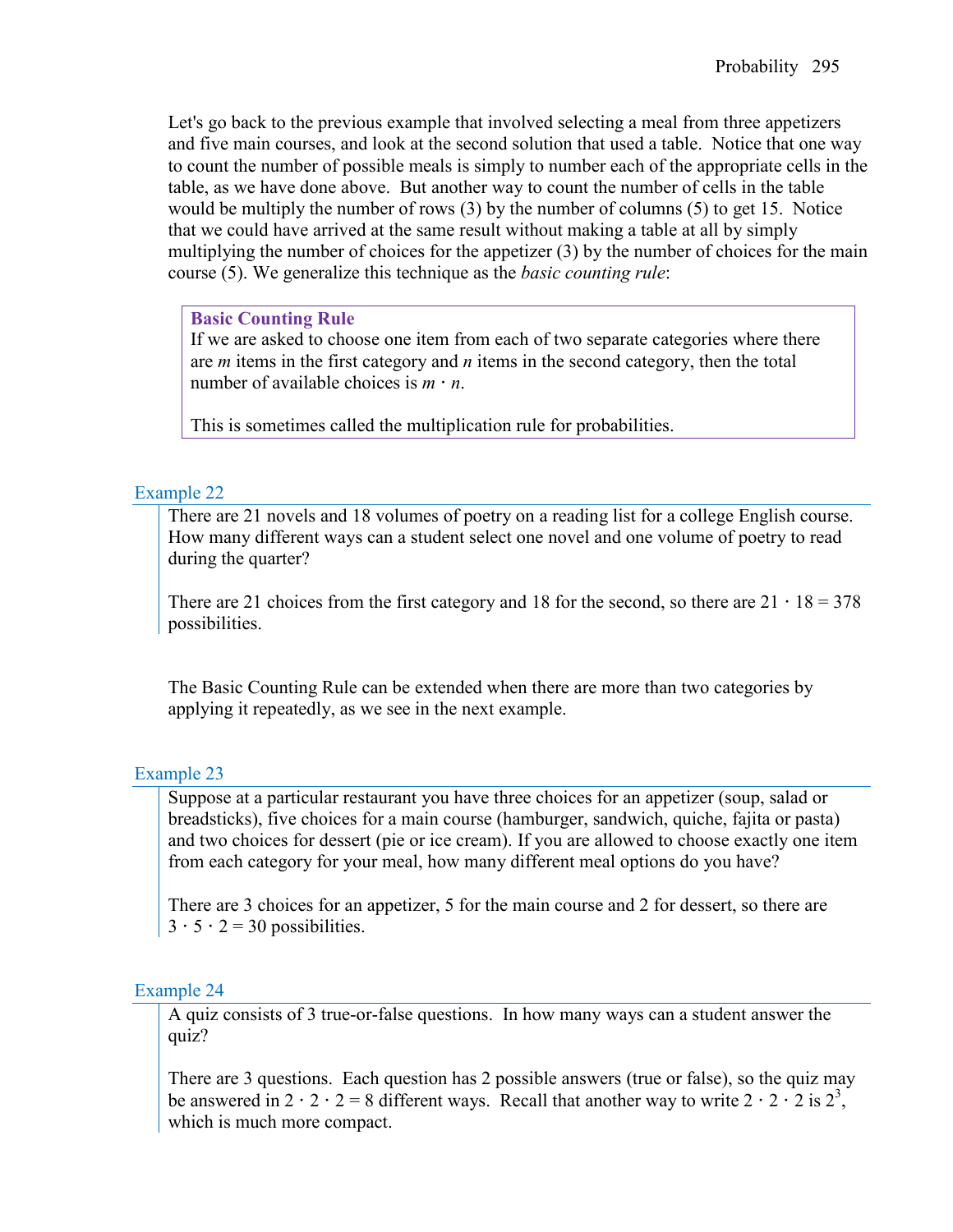#### **Try it Now 6**

Suppose at a particular restaurant you have eight choices for an appetizer, eleven choices for a main course and five choices for dessert. If you are allowed to choose exactly one item from each category for your meal, how many different meal options do you have?

### **Permutations**

In this section we will develop an even faster way to solve some of the problems we have already learned to solve by other means. Let's start with a couple examples.

#### Example 25

How many different ways can the letters of the word MATH be rearranged to form a fourletter code word?

This problem is a bit different. Instead of choosing one item from each of several different categories, we are repeatedly choosing items from the *same* category (the category is: the letters of the word MATH) and each time we choose an item we *do not replace* it, so there is one fewer choice at the next stage: we have 4 choices for the first letter (say we choose A), then 3 choices for the second (M, T and H; say we choose H), then 2 choices for the next letter (M and T; say we choose M) and only one choice at the last stage (T). Thus there are 4  $\cdot$  3  $\cdot$  2  $\cdot$  1 = 24 ways to spell a code worth with the letters MATH.

In this example, we needed to calculate  $n \cdot (n-1) \cdot (n-2) \cdot \cdot \cdot 3 \cdot 2 \cdot 1$ . This calculation shows up often in mathematics, and is called the **factorial**, and is notated *n*!

**Factorial**  $n! = n \cdot (n-1) \cdot (n-2) \cdot \cdot \cdot 3 \cdot 2 \cdot 1$ 

#### Example 26

How many ways can five different door prizes be distributed among five people?

There are 5 choices of prize for the first person, 4 choices for the second, and so on. The number of ways the prizes can be distributed will be  $5! = 5 \cdot 4 \cdot 3 \cdot 2 \cdot 1 = 120$  ways.

Now we will consider some slightly different examples.

#### Example 27

A charity benefit is attended by 25 people and three gift certificates are given away as door prizes: one gift certificate is in the amount of \$100, the second is worth \$25 and the third is worth \$10. Assuming that no person receives more than one prize, how many different ways can the three gift certificates be awarded?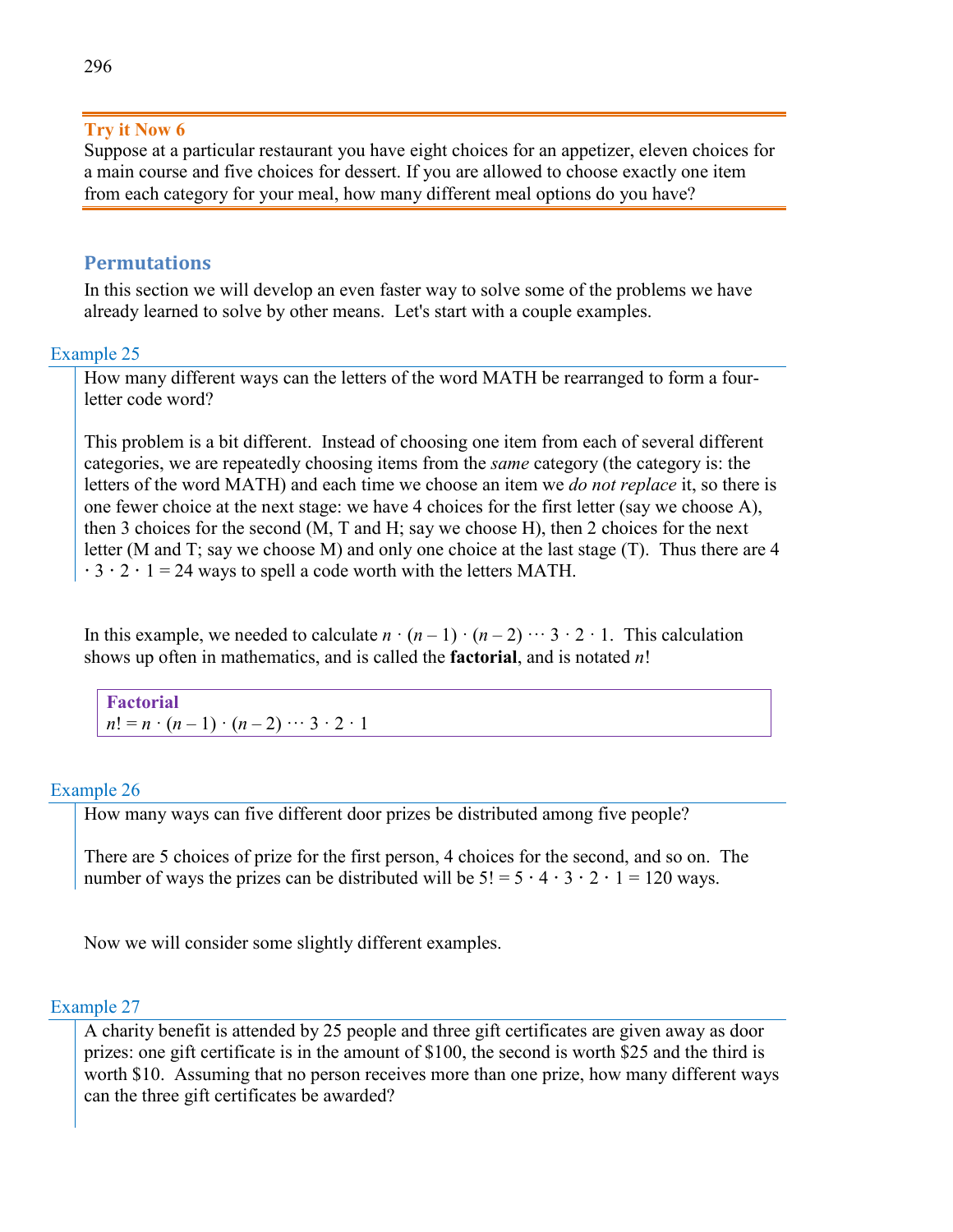Using the Basic Counting Rule, there are 25 choices for the person who receives the \$100 certificate, 24 remaining choices for the \$25 certificate and 23 choices for the \$10 certificate, so there are  $25 \cdot 24 \cdot 23 = 13,800$  ways in which the prizes can be awarded.

#### Example 28

Eight sprinters have made it to the Olympic finals in the 100-meter race. In how many different ways can the gold, silver and bronze medals be awarded?

Using the Basic Counting Rule, there are 8 choices for the gold medal winner, 7 remaining choices for the silver, and 6 for the bronze, so there are  $8 \cdot 7 \cdot 6 = 336$  ways the three medals can be awarded to the 8 runners.

Note that in these preceding examples, the gift certificates and the Olympic medals were awarded *without replacement*; that is, once we have chosen a winner of the first door prize or the gold medal, they are not eligible for the other prizes. Thus, at each succeeding stage of the solution there is one fewer choice (25, then 24, then 23 in the first example; 8, then 7, then 6 in the second). Contrast this with the situation of a multiple choice test, where there might be five possible answers — A, B, C, D or  $E$  — for each question on the test.

Note also that *the order of selection was important* in each example: for the three door prizes, being chosen first means that you receive substantially more money; in the Olympics example, coming in first means that you get the gold medal instead of the silver or bronze. In each case, if we had chosen the same three people in a different order there might have been a different person who received the \$100 prize, or a different goldmedalist. (Contrast this with the situation where we might draw three names out of a hat to each receive a \$10 gift certificate; in this case the order of selection is *not* important since each of the three people receive the same prize. Situations where the order is *not* important will be discussed in the next section.)

We can generalize the situation in the two examples above to any problem *without replacement* where the *order of selection is important*. If we are arranging in order *r* items out of *n* possibilities (instead of 3 out of 25 or 3 out of 8 as in the previous examples), the number of possible arrangements will be given by

 $n \cdot (n-1) \cdot (n-2) \cdot \cdot \cdot (n-r+1)$ 

If you don't see why  $(n - r + 1)$  is the right number to use for the last factor, just think back to the first example in this section, where we calculated  $25 \cdot 24 \cdot 23$  to get 13,800. In this case  $n = 25$  and  $r = 3$ , so  $n - r + 1 = 25 - 3 + 1 = 23$ , which is exactly the right number for the final factor.

Now, why would we want to use this complicated formula when it's actually easier to use the Basic Counting Rule, as we did in the first two examples? Well, we won't actually use this formula all that often, we only developed it so that we could attach a special notation and a special definition to this situation where we are choosing *r* items out of *n* possibilities *without replacement* and where the *order of selection is important*. In this situation we write: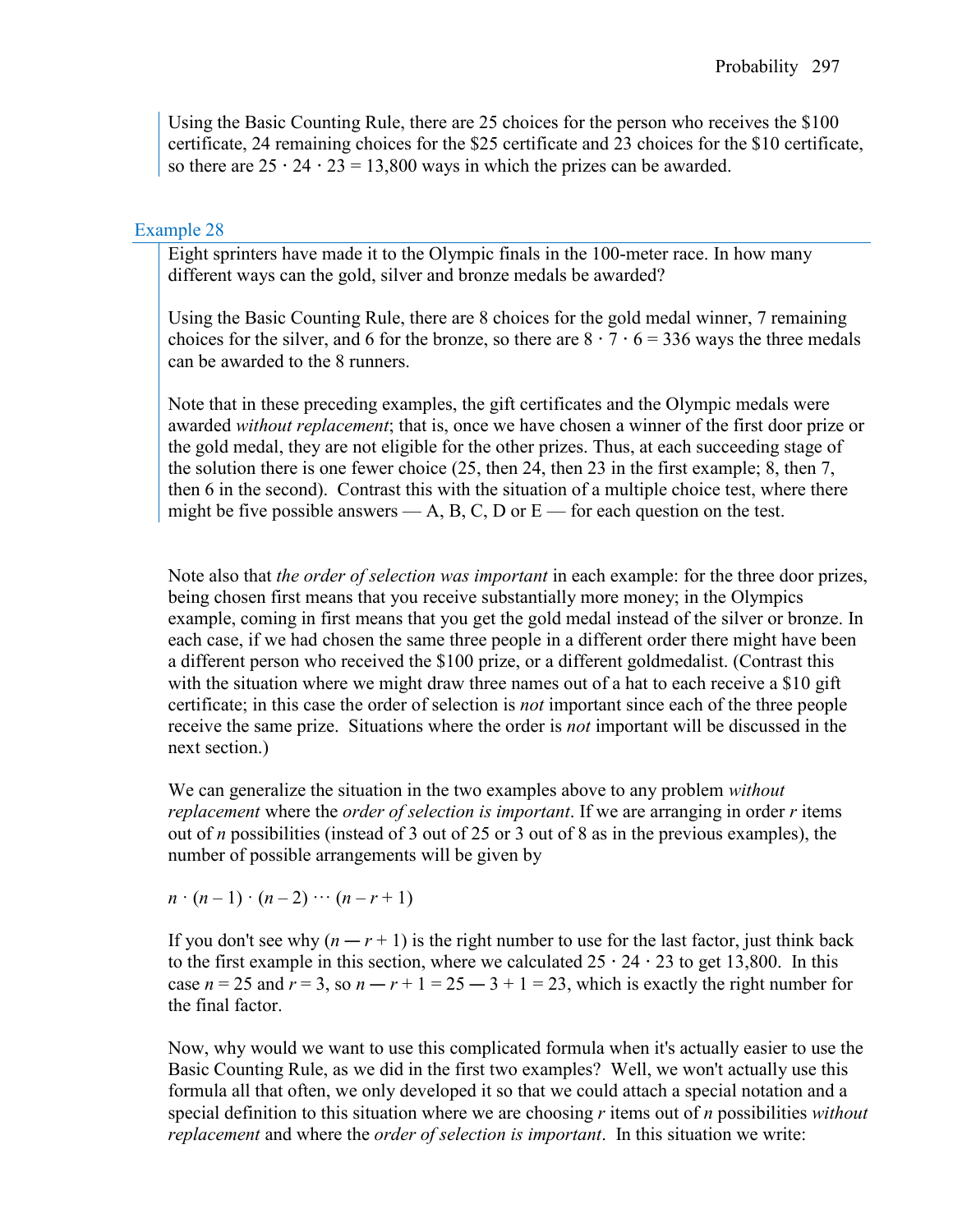**Permutations**  $n_{n}P_{r} = n \cdot (n-1) \cdot (n-2) \cdot \cdot \cdot (n-r+1)$ 

We say that there are  $nP_r$  **permutations** of size r that may be selected from among *n* choices *without replacement* when *order matters*.

It turns out that we can express this result more simply using factorials.

 $(n-r)!$ !  $n - r$  $_n P_r = \frac{n}{(n-p)}$ 

In practicality, we usually use technology rather than factorials or repeated multiplication to compute permutations.

#### Example 29

I have nine paintings and have room to display only four of them at a time on my wall. How many different ways could I do this?

Since we are choosing 4 paintings out of 9 *without replacement* where the *order of selection is important* there are  $_9P_4 = 9 \cdot 8 \cdot 7 \cdot 6 = 3,024$  permutations.

#### Example 30

How many ways can a four-person executive committee (president, vice-president, secretary, treasurer) be selected from a 16-member board of directors of a non-profit organization?

We want to choose 4 people out of 16 without replacement and where the order of selection is important. So the answer is  $_{16}P_4 = 16 \cdot 15 \cdot 14 \cdot 13 = 43,680$ .

#### **Try it Now 7**

How many 5 character passwords can be made using the letters A through Z a. if repeats are allowed b. if no repeats are allowed

#### **Combinations**

In the previous section we considered the situation where we chose *r* items out of *n* possibilities *without replacement* and where the *order of selection was important*. We now consider a similar situation in which the order of selection is *not* important.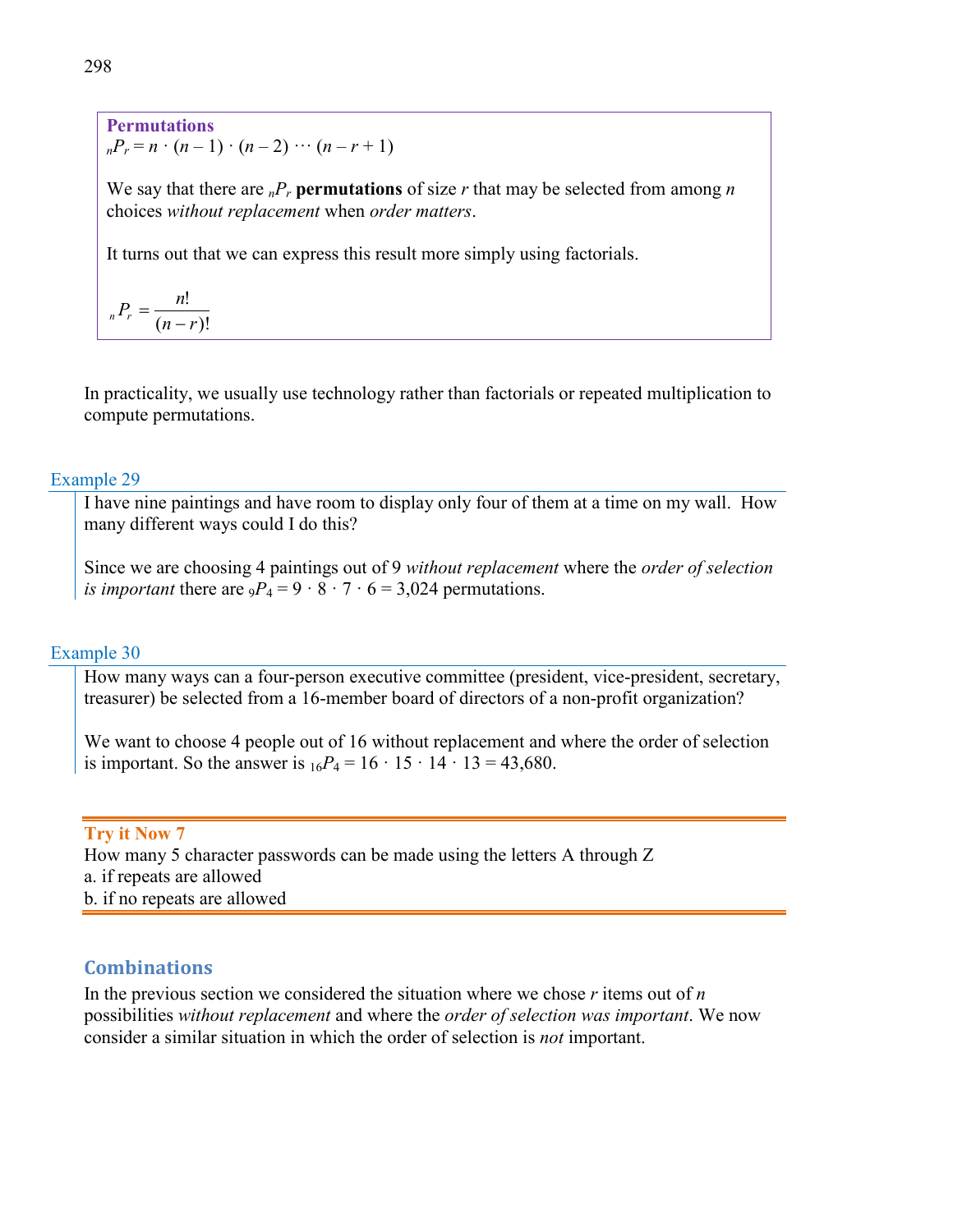#### Example 31

A charity benefit is attended by 25 people at which three \$50 gift certificates are given away as door prizes. Assuming no person receives more than one prize, how many different ways can the gift certificates be awarded?

Using the Basic Counting Rule, there are 25 choices for the first person, 24 remaining choices for the second person and 23 for the third, so there are  $25 \cdot 24 \cdot 23 = 13{,}800$  ways to choose three people. Suppose for a moment that Abe is chosen first, Bea second and Cindy third; this is one of the 13,800 possible outcomes. Another way to award the prizes would be to choose Abe first, Cindy second and Bea third; this is another of the 13,800 possible outcomes. But either way Abe, Bea and Cindy each get \$50, so it doesn't really matter the order in which we select them. In how many different orders can Abe, Bea and Cindy be selected? It turns out there are 6:

## ABC ACB BAC BCA CAB CBA

How can we be sure that we have counted them all? We are really just choosing 3 people out of 3, so there are  $3 \cdot 2 \cdot 1 = 6$  ways to do this; we didn't really need to list them all, we can just use permutations!

So, out of the 13,800 ways to select 3 people out of 25, six of them involve Abe, Bea and Cindy. The same argument works for any other group of three people (say Abe, Bea and David or Frank, Gloria and Hildy) so each three-person group is counted *six times*. Thus the 13,800 figure is six times too big. The number of distinct three-person groups will be  $13,800/6 = 2300$ .

We can generalize the situation in this example above to any problem of choosing a collection of items *without replacement* where the *order of selection is not important*. If we are choosing *r* items out of *n* possibilities (instead of 3 out of 25 as in the previous

examples), the number of possible choices will be given by *r r n r P*  $\frac{P_r}{P}$ , and we could use this

formula for computation. However this situation arises so frequently that we attach a special notation and a special definition to this situation where we are choosing *r* items out of *n* possibilities *without replacement* where the *order of selection is not important*.

#### **Combinations** *r r*  $_nC_r = \frac{n^T r}{r^T r}$  $C_r = \frac{{}^{n}P_r}{R}$

We say that there are  $nC_r$  **combinations** of size r that may be selected from among *n* choices *without replacement* where *order doesn't matter*.

We can also write the combinations formula in terms of factorials:

$$
{}_{n}C_{r}=\frac{n!}{(n-r)!r!}
$$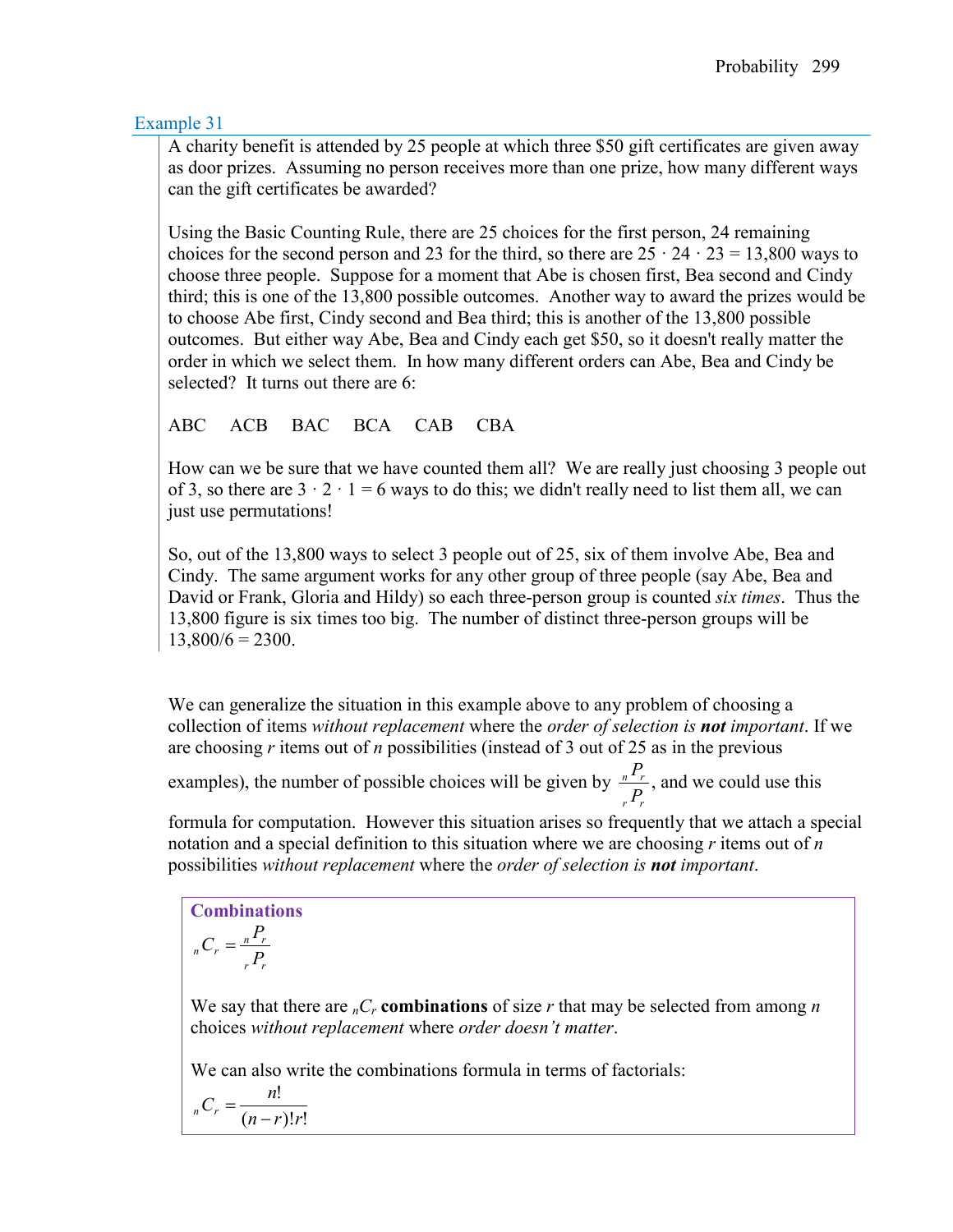#### Example 32

A group of four students is to be chosen from a 35-member class to represent the class on the student council. How many ways can this be done?

Since we are choosing 4 people out of 35 *without replacement* where the *order of selection is not important* there are  $4 \cdot 3 \cdot 2 \cdot 1$  $35 \cdot 34 \cdot 33 \cdot 32$  $35 - 4 - 4 \cdot 3 \cdot 2$  $C_4 = \frac{35 \cdot 34 \cdot 33 \cdot 32}{4 \cdot 3 \cdot 3 \cdot 32} = 52,360$  combinations.

#### **Try it Now 8**

The United States Senate Appropriations Committee consists of 29 members; the Defense Subcommittee of the Appropriations Committee consists of 19 members. Disregarding party affiliation or any special seats on the Subcommittee, how many different 19-member subcommittees may be chosen from among the 29 Senators on the Appropriations Committee?

In the preceding Try it Now problem we assumed that the 19 members of the Defense Subcommittee were chosen without regard to party affiliation. In reality this would never happen: if Republicans are in the majority they would never let a majority of Democrats sit on (and thus control) any subcommittee. (The same of course would be true if the Democrats were in control.) So let's consider the problem again, in a slightly more complicated form:

### Example 33

The United States Senate Appropriations Committee consists of 29 members, 15 Republicans and 14 Democrats. The Defense Subcommittee consists of 19 members, 10 Republicans and 9 Democrats. How many different ways can the members of the Defense Subcommittee be chosen from among the 29 Senators on the Appropriations Committee?

In this case we need to choose 10 of the 15 Republicans and 9 of the 14 Democrats. There are  $_{15}C_{10}$  = 3003 ways to choose the 10 Republicans and  $_{14}C_9$  = 2002 ways to choose the 9 Democrats. But now what? How do we finish the problem?

Suppose we listed all of the possible 10-member Republican groups on 3003 slips of red paper and all of the possible 9-member Democratic groups on 2002 slips of blue paper. How many ways can we choose one red slip and one blue slip? This is a job for the Basic Counting Rule! We are simply making one choice from the first category and one choice from the second category, just like in the restaurant menu problems from earlier.

There must be  $3003 \cdot 2002 = 6,012,006$  possible ways of selecting the members of the Defense Subcommittee.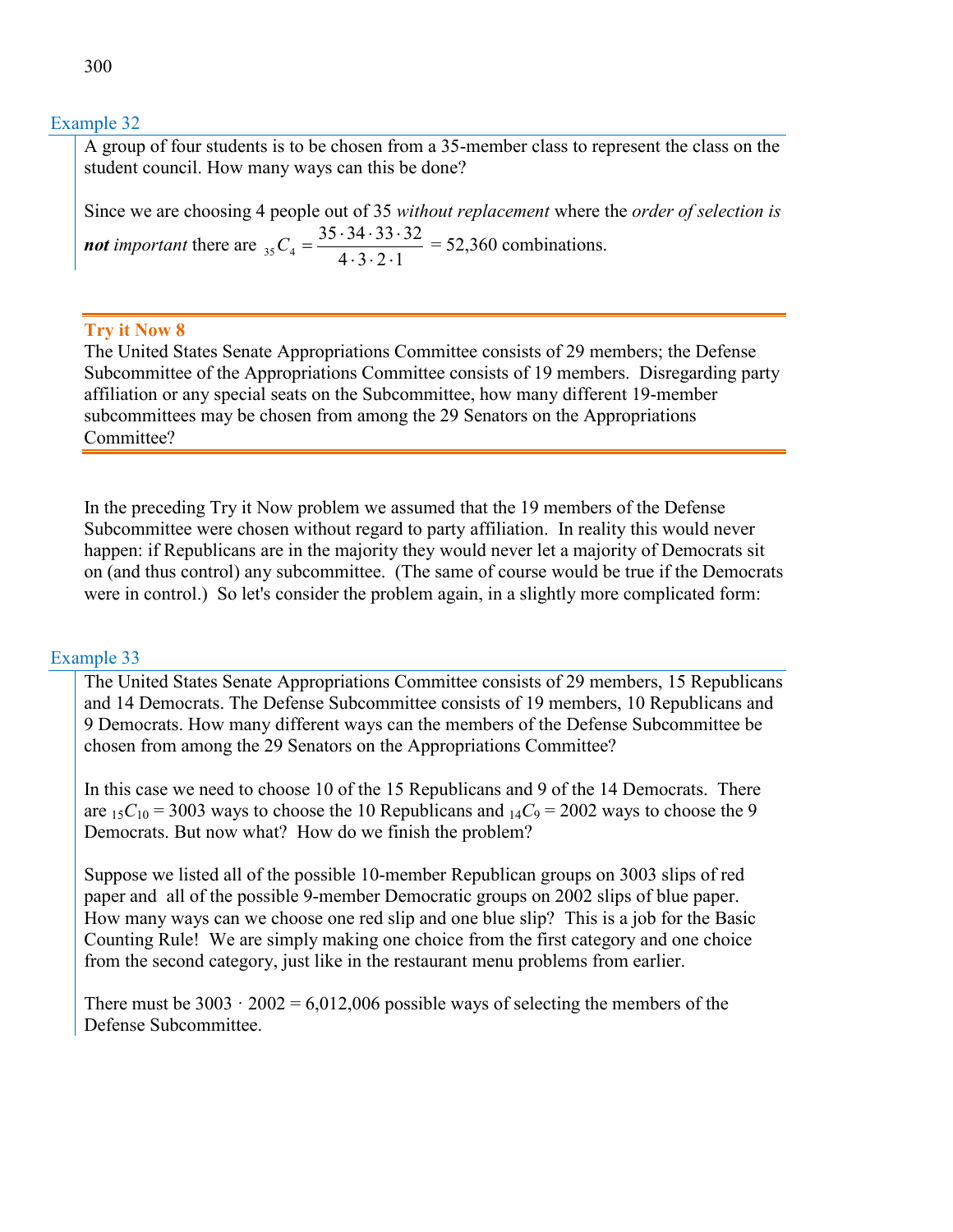# **Probability using Permutations and Combinations**

We can use permutations and combinations to help us answer more complex probability questions

#### Example 34

A 4 digit PIN number is selected. What is the probability that there are no repeated digits?

There are 10 possible values for each digit of the PIN (namely: 0, 1, 2, 3, 4, 5, 6, 7, 8, 9), so there are  $10 \cdot 10 \cdot 10 \cdot 10 = 10^4 = 10000$  total possible PIN numbers.

To have no repeated digits, all four digits would have to be different, which is selecting without replacement. We could either compute  $10 \cdot 9 \cdot 8 \cdot 7$ , or notice that this is the same as the permutation  $_{10}P_4 = 5040$ .

The probability of no repeated digits is the number of 4 digit PIN numbers with no repeated digits divided by the total number of 4 digit PIN numbers. This probability is

$$
\frac{{}_{10}P_4}{10^4} = \frac{5040}{10000} = 0.504
$$

#### Example 35

In a certain state's lottery, 48 balls numbered 1 through 48 are placed in a machine and six of them are drawn at random. If the six numbers drawn match the numbers that a player had chosen, the player wins \$1,000,000. In this lottery, the order the numbers are drawn in doesn't matter. Compute the probability that you win the million-dollar prize if you purchase a single lottery ticket.

In order to compute the probability, we need to count the total number of ways six numbers can be drawn, and the number of ways the six numbers on the player's ticket could match the six numbers drawn from the machine. Since there is no stipulation that the numbers be in any particular order, the number of possible outcomes of the lottery drawing is  $_{48}C_6$  = 12,271,512. Of these possible outcomes, only one would match all six numbers on the player's ticket, so the probability of winning the grand prize is:

$$
\frac{{}_{6}C_{6}}{{}_{48}C_{6}}=\frac{1}{12271512}\approx 0.0000000815
$$

### Example 36

In the state lottery from the previous example, if five of the six numbers drawn match the numbers that a player has chosen, the player wins a second prize of \$1,000. Compute the probability that you win the second prize if you purchase a single lottery ticket.

As above, the number of possible outcomes of the lottery drawing is  $_{48}C_6 = 12,271,512$ . In order to win the second prize, five of the six numbers on the ticket must match five of the six winning numbers; in other words, we must have chosen five of the six winning numbers and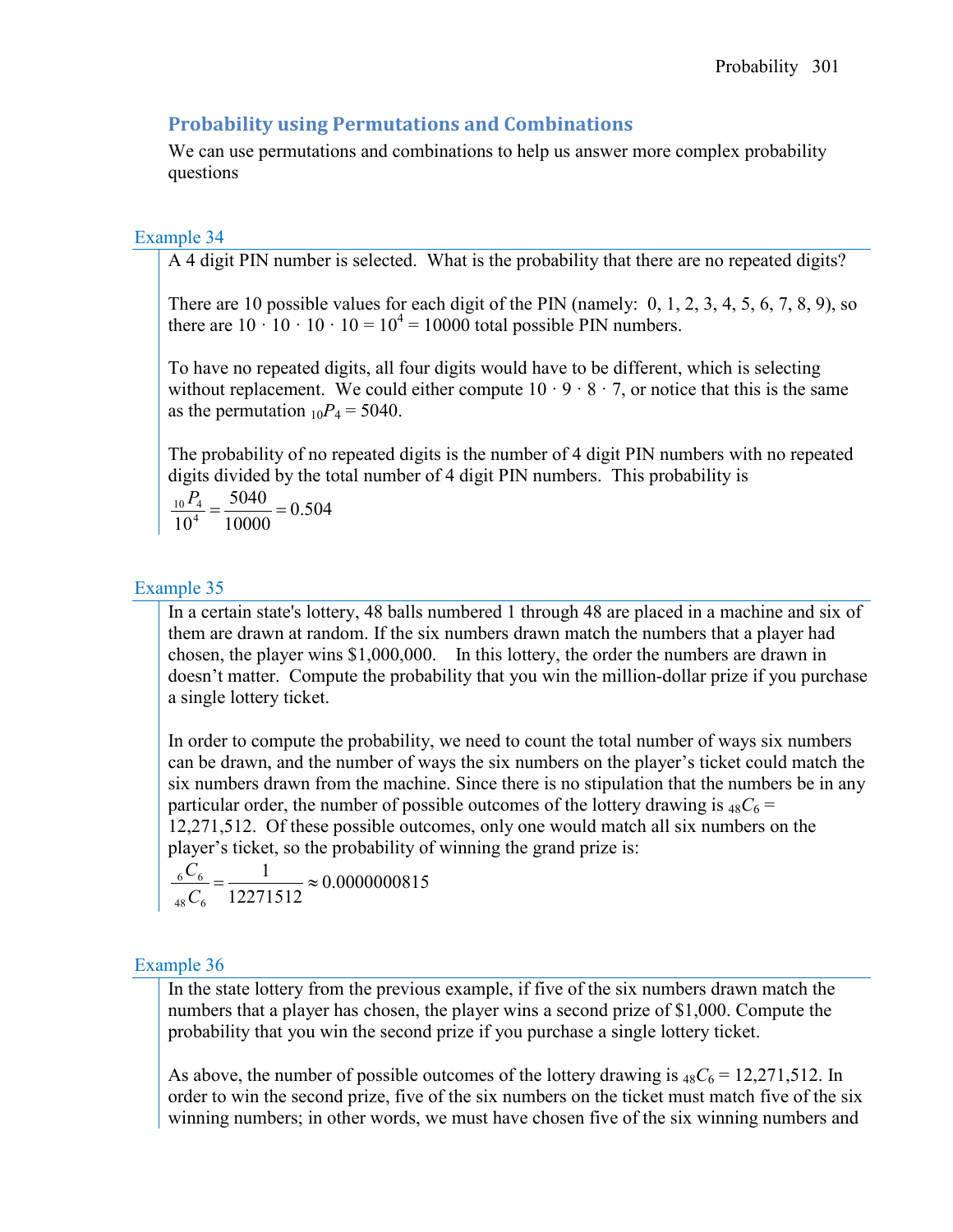one of the 42 losing numbers. The number of ways to choose 5 out of the 6 winning numbers is given by  ${}_{6}C_{5}$  = 6 and the number of ways to choose 1 out of the 42 losing numbers is given by  $_{42}C_1 = 42$ . Thus the number of favorable outcomes is then given by the Basic Counting Rule:  ${}_{6}C_{5}$  ·  ${}_{42}C_{1}$  = 6 · 42 = 252. So the probability of winning the second prize is.

$$
\frac{{6 \choose 6} C_5 {42 \choose 42} C_1}{48 C_6} = \frac{252}{12271512} \approx 0.0000205
$$

#### **Try it Now 9**

A multiple-choice question on an economics quiz contains 10 questions with five possible answers each. Compute the probability of randomly guessing the answers and getting 9 questions correct.

#### Example 37

Compute the probability of randomly drawing five cards from a deck and getting exactly one Ace.

In many card games (such as poker) the order in which the cards are drawn is not important (since the player may rearrange the cards in his hand any way he chooses); in the problems that follow, we will assume that this is the case unless otherwise stated. Thus we use combinations to compute the possible number of 5-card hands, 52*C*5. This number will go in the denominator of our probability formula, since it is the number of possible outcomes.

For the numerator, we need the number of ways to draw one Ace and four other cards (none of them Aces) from the deck. Since there are four Aces and we want exactly one of them, there will be  ${}_{4}C_{1}$  ways to select one Ace; since there are 48 non-Aces and we want 4 of them, there will be  $_{48}C_4$  ways to select the four non-Aces. Now we use the Basic Counting Rule to calculate that there will be  ${}_{4}C_{1}$   ${}_{48}C_{4}$  ways to choose one ace and four non-Aces.

Putting this all together, we have

$$
P(\text{one Ace}) = \frac{\left(\frac{1}{4}C_1\right)\left(\frac{1}{48}C_4\right)}{52} = \frac{778320}{2598960} \approx 0.299
$$

#### Example 38

Compute the probability of randomly drawing five cards from a deck and getting exactly two Aces.

The solution is similar to the previous example, except now we are choosing 2 Aces out of 4 and 3 non-Aces out of 48; the denominator remains the same:

$$
P(\text{two Aces}) = \frac{\left(\frac{4}{2}\right) \left(\frac{4}{48}C_3\right)}{52} = \frac{103776}{2598960} \approx 0.0399
$$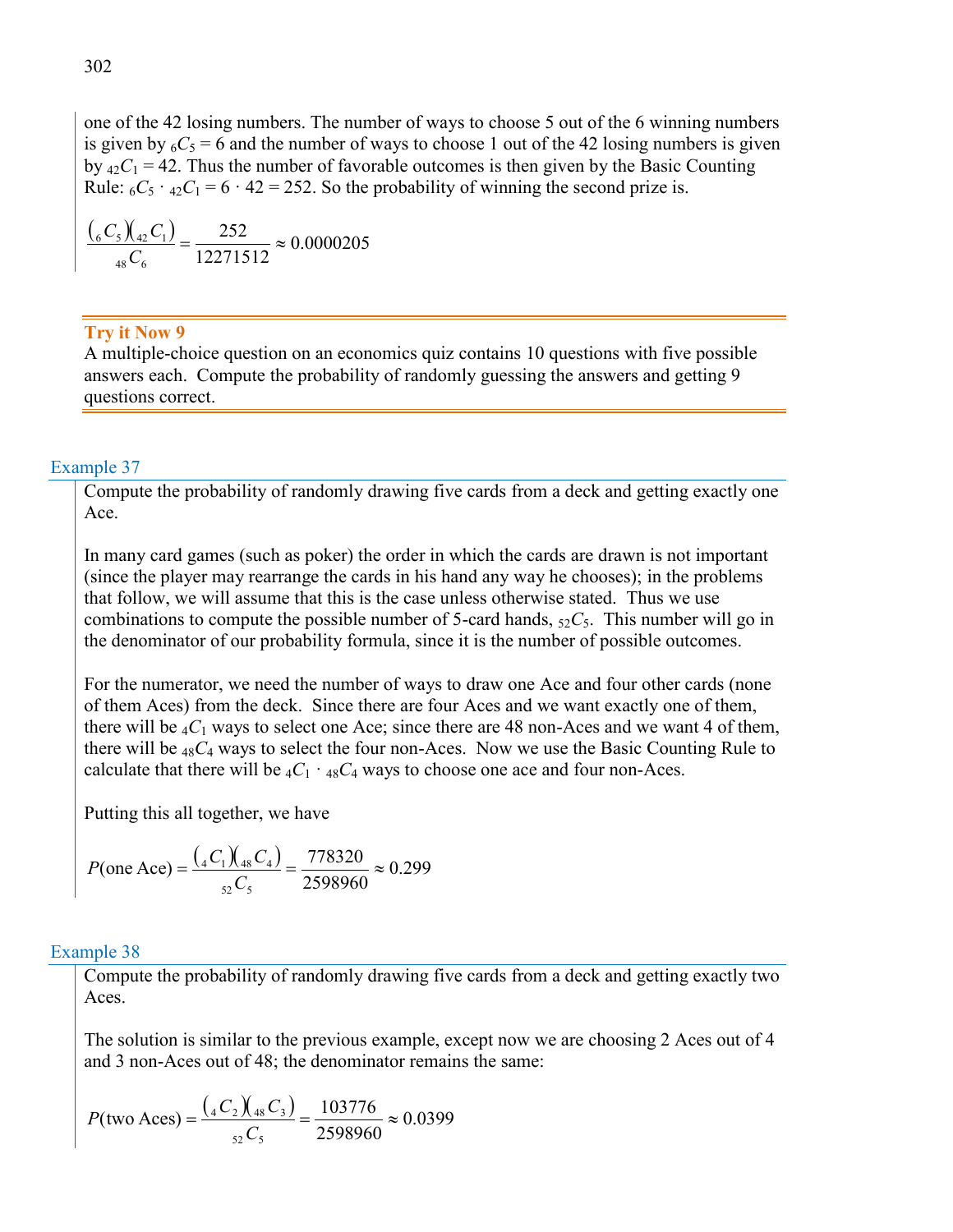It is useful to note that these card problems are remarkably similar to the lottery problems discussed earlier.

#### **Try it Now 10**

Compute the probability of randomly drawing five cards from a deck of cards and getting three Aces and two Kings.

## **Birthday Problem**

Let's take a pause to consider a famous problem in probability theory:

Suppose you have a room full of 30 people. What is the probability that there is at least one shared birthday?

Take a guess at the answer to the above problem. Was your guess fairly low, like around 10%? That seems to be the intuitive answer (30/365, perhaps?). Let's see if we should listen to our intuition. Let's start with a simpler problem, however.

#### Example 39

Suppose three people are in a room. What is the probability that there is at least one shared birthday among these three people?

There are a lot of ways there could be at least one shared birthday. Fortunately there is an easier way. We ask ourselves "What is the alternative to having at least one shared birthday?" In this case, the alternative is that there are **no** shared birthdays. In other words, the alternative to "at least one" is having **none**. In other words, since this is a complementary event,

 $P(at least one) = 1 - P(none)$ 

We will start, then, by computing the probability that there is no shared birthday. Let's imagine that you are one of these three people. Your birthday can be anything without conflict, so there are 365 choices out of 365 for your birthday. What is the probability that the second person does not share your birthday? There are 365 days in the year (let's ignore leap years) and removing your birthday from contention, there are 364 choices that will guarantee that you do not share a birthday with this person, so the probability that the second person does not share your birthday is 364/365. Now we move to the third person. What is the probability that this third person does not have the same birthday as either you or the second person? There are 363 days that will not duplicate your birthday or the second person's, so the probability that the third person does not share a birthday with the first two is 363/365.

We want the second person not to share a birthday with you *and* the third person not to share a birthday with the first two people, so we use the multiplication rule: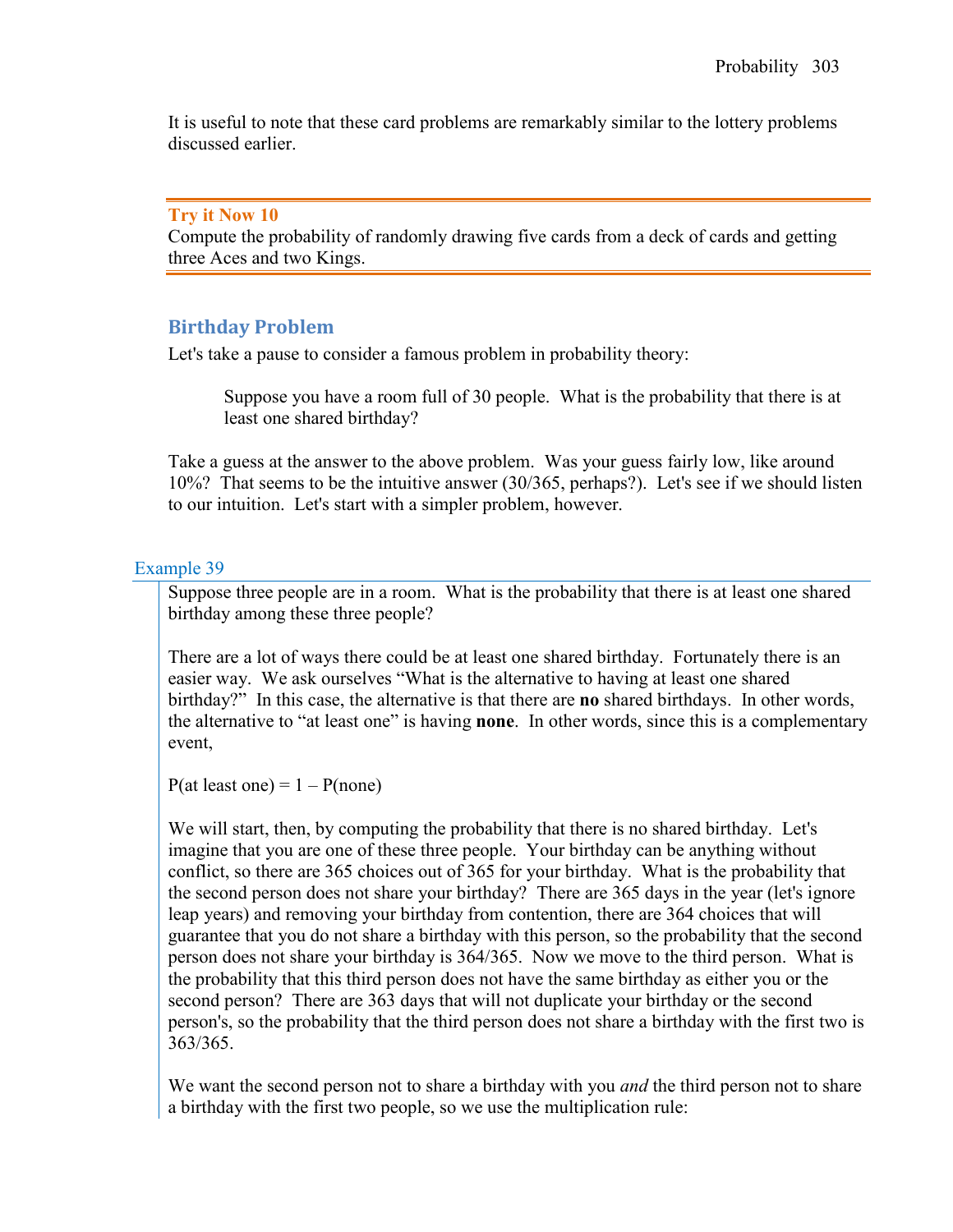(no shared birthday) =  $\frac{365}{255} \cdot \frac{364}{255} \cdot \frac{363}{255} \approx 0.9918$ 365 365 365 *P*(no shared birthday) =  $\frac{565}{265}$ .  $\frac{364}{265}$ .

and then subtract from 1 to get

P(shared birthday) =  $1 - P($ no shared birthday) =  $1 - 0.9918 = 0.0082$ .

This is a pretty small number, so maybe it makes sense that the answer to our original problem will be small. Let's make our group a bit bigger.

#### Example 40

Suppose five people are in a room. What is the probability that there is at least one shared birthday among these five people?

Continuing the pattern of the previous example, the answer should be

(shared birthday) =  $1 - \frac{365}{255} \cdot \frac{364}{255} \cdot \frac{363}{255} \cdot \frac{362}{255} \cdot \frac{361}{255} \approx 0.0271$ 365 365 365 365 365 *P*(shared birthday) =  $1 - \frac{363}{265} \cdot \frac{364}{265} \cdot \frac{362}{265} \cdot \frac{362}{265} \approx$ 

Note that we could rewrite this more compactly as

 $P(\text{shared birthday}) = 1 - \frac{365 P_S}{365^5} \approx 0.0271$ 

which makes it a bit easier to type into a calculator or computer, and which suggests a nice formula as we continue to expand the population of our group.

### Example 41

Suppose 30 people are in a room. What is the probability that there is at least one shared birthday among these 30 people?

Here we can calculate

 $P(\text{shared birthday}) = 1 - \frac{365 P_{30}}{365^{30}} \approx 0.706$ 

which gives us the surprising result that when you are in a room with 30 people there is a 70% chance that there will be at least one shared birthday!

If you like to bet, and if you can convince 30 people to reveal their birthdays, you might be able to win some money by betting a friend that there will be at least two people with the same birthday in the room anytime you are in a room of 30 or more people. (Of course, you would need to make sure your friend hasn't studied probability!) You wouldn't be guaranteed to win, but you should win more than half the time.

This is one of many results in probability theory that is counterintuitive; that is, it goes against our gut instincts. If you still don't believe the math, you can carry out a simulation.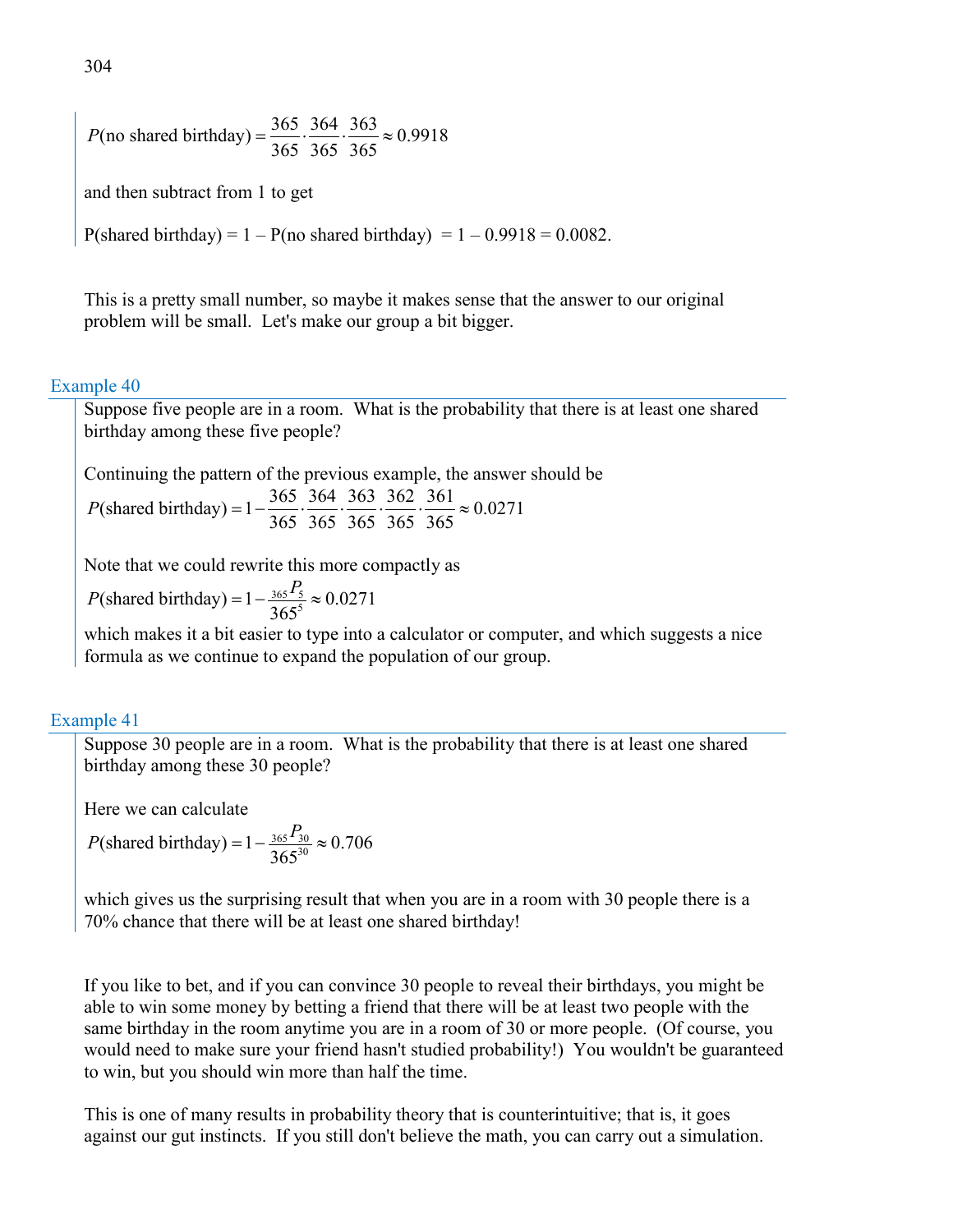Just so you won't have to go around rounding up groups of 30 people, someone has kindly developed a Java applet so that you can conduct a computer simulation. Go to this web page: [http://www-stat.stanford.edu/~susan/surprise/Birthday.html,](http://www-stat.stanford.edu/~susan/surprise/Birthday.html) and once the applet has loaded, select 30 birthdays and then keep clicking Start and Reset. If you keep track of the number of times that there is a repeated birthday, you should get a repeated birthday about 7 out of every 10 times you run the simulation.

#### **Try it Now 11**

Suppose 10 people are in a room. What is the probability that there is at least one shared birthday among these 10 people?

## **Expected Value**

Expected value is perhaps the most useful probability concept we will discuss. It has many applications, from insurance policies to making financial decisions, and it's one thing that the casinos and government agencies that run gambling operations and lotteries hope most people never learn about.

### Example 42

<sup>[1](#page-26-0)</sup>In the casino game roulette, a wheel with 38 spaces (18 red, 18) black, and 2 green) is spun. In one possible bet, the player bets \$1 on a single number. If that number is spun on the wheel, then they receive \$36 (their original  $$1 + $35$ ). Otherwise, they lose their \$1. On average, how much money should a player expect to win or lose if they play this game repeatedly?



Suppose you bet \$1 on each of the 38 spaces on the wheel, for a

total of \$38 bet. When the winning number is spun, you are paid \$36 on that number. While you won on that one number, overall you've lost \$2. On a per-space basis, you have "won" -  $$2/\$38 \approx -\$0.053$ . In other words, on average you lose 5.3 cents per space you bet on.

We call this average gain or loss the expected value of playing roulette. Notice that no one ever loses exactly 5.3 cents: most people (in fact, about 37 out of every 38) lose \$1 and a very few people (about 1 person out of every 38) gain \$35 (the \$36 they win minus the \$1 they spent to play the game).

There is another way to compute expected value without imagining what would happen if we play every possible space. There are 38 possible outcomes when the wheel spins, so the probability of winning is  $\frac{1}{38}$ . The complement, the probability of losing, is  $\frac{37}{38}$ .

<span id="page-26-0"></span> <sup>1</sup> Photo CC-BY-SA http://www.flickr.com/photos/stoneflower/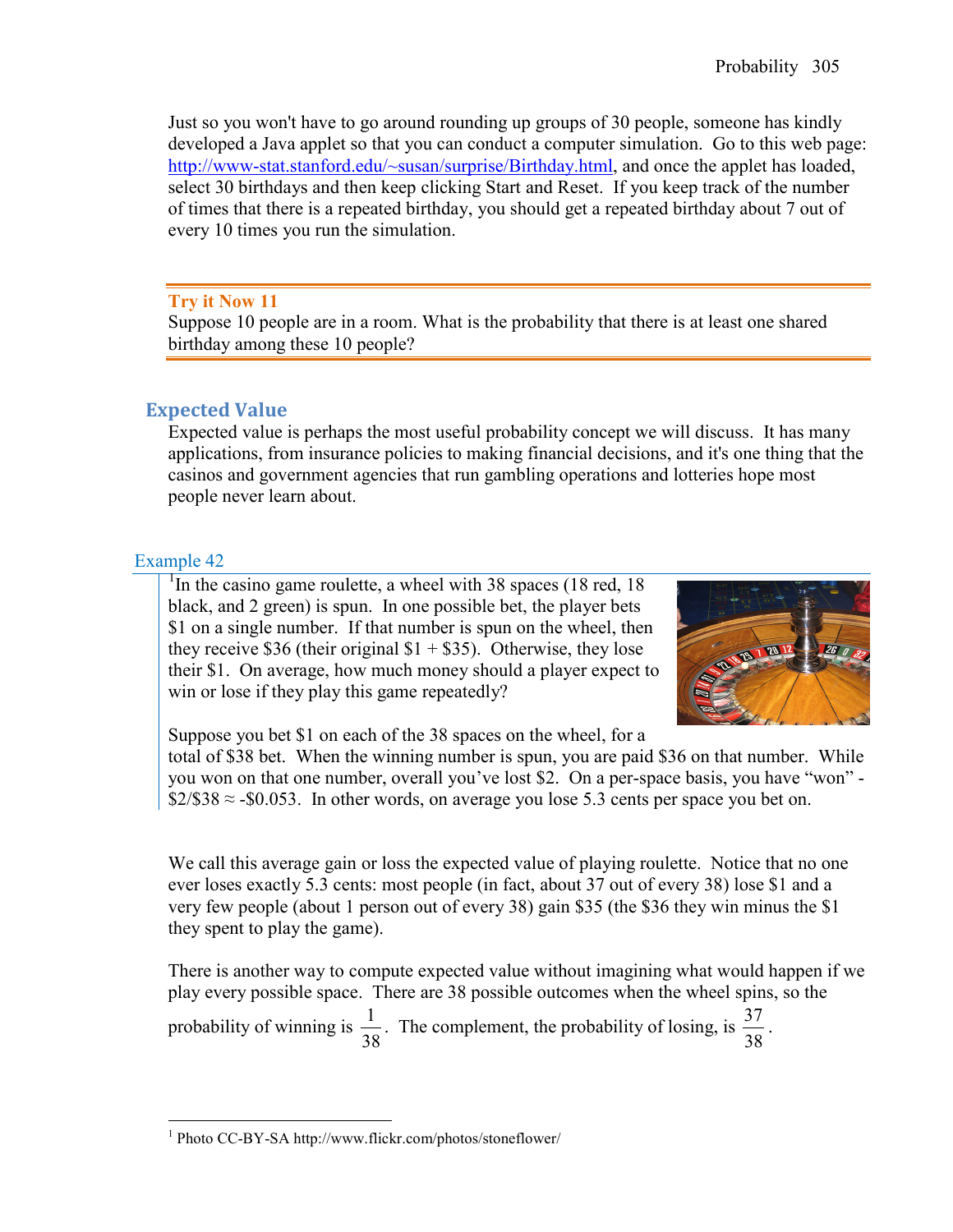Summarizing these along with the values, we get this table:

| Outcome | Probability of outcome |
|---------|------------------------|
| \$35    |                        |
|         | 38                     |
|         | 37                     |
|         |                        |

Notice that if we multiply each outcome by its corresponding probability we get

0.9211 38  $$35 \cdot \frac{1}{20} = 0.9211$  and  $- $1 \cdot \frac{37}{20} = -0.9737$ 38  $- $1 \cdot \frac{37}{20} = -0.9737$ , and if we add these numbers we get  $0.9211 + (-0.9737) \approx -0.053$ , which is the expected value we computed above.

#### **Expected Value**

**Expected Value** is the average gain or loss of an event if the procedure is repeated many times.

We can compute the expected value by multiplying each outcome by the probability of that outcome, then adding up the products.

#### **Try it Now 12**

You purchase a raffle ticket to help out a charity. The raffle ticket costs \$5. The charity is selling 2000 tickets. One of them will be drawn and the person holding the ticket will be given a prize worth \$4000. Compute the expected value for this raffle.

#### Example 43

In a certain state's lottery, 48 balls numbered 1 through 48 are placed in a machine and six of them are drawn at random. If the six numbers drawn match the numbers that a player had chosen, the player wins \$1,000,000. If they match 5 numbers, then win \$1,000. It costs \$1 to buy a ticket. Find the expected value.

Earlier, we calculated the probability of matching all 6 numbers and the probability of matching 5 numbers:

0.0000000815 12271512 1  $\frac{{}_{6}C_{6}}{{}_{48}C_{6}} = \frac{1}{12271512} \approx 0.0000000815$  for all 6 numbers,  $\frac{{\binom{6}{6}} {\binom{6}{5}} {\binom{42}{1}}}{6} = \frac{252}{12251512} \approx 0.0000205$ 12271512 252  $\frac{{}_{6}C_{5}({}_{42}C_{1})}{{}_{48}C_{6}} = \frac{252}{12271512} \approx 0.0000205$  for 5 numbers.

Our probabilities and outcome values are: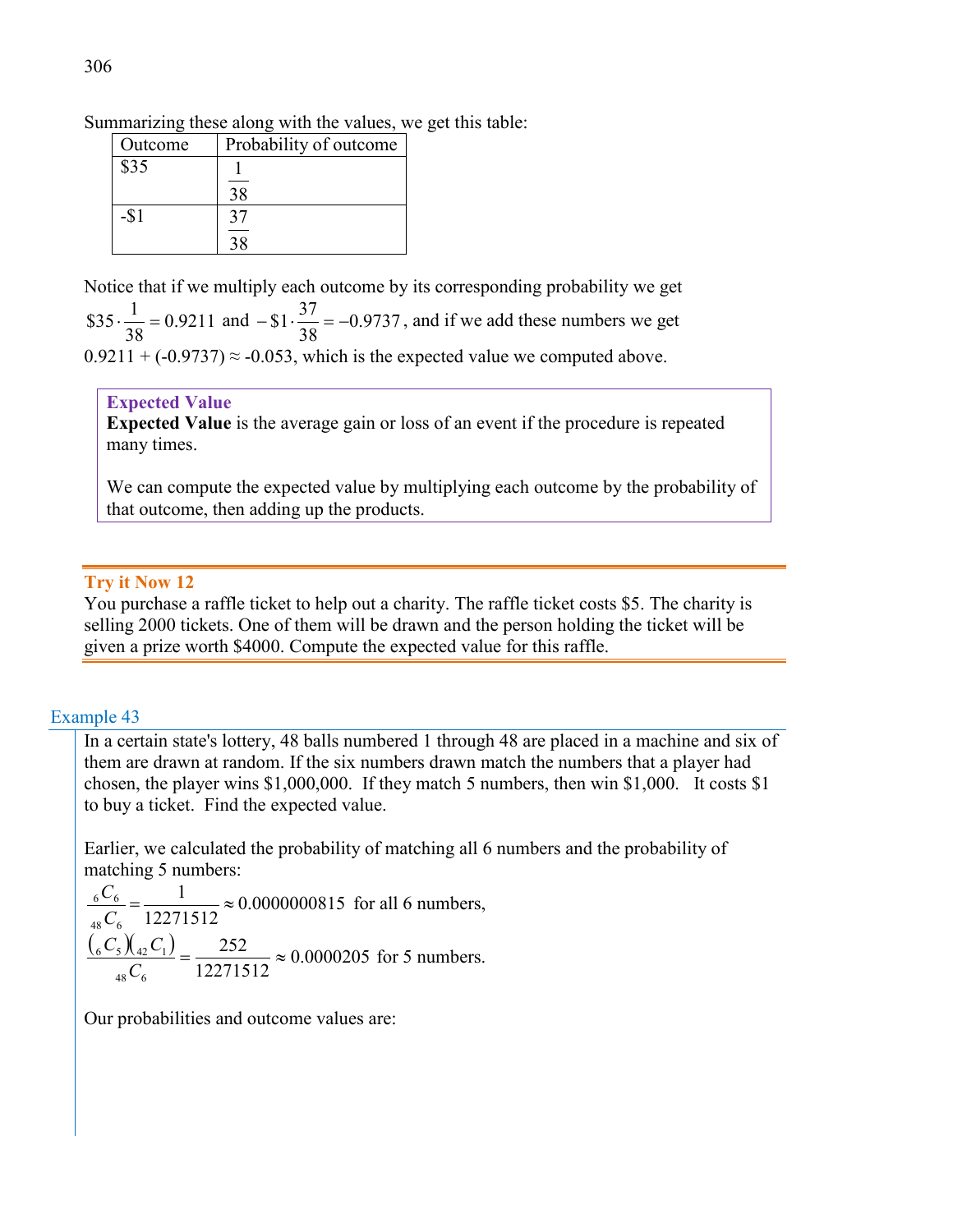| Outcome   | Probability of outcome |  |  |  |
|-----------|------------------------|--|--|--|
| \$999,999 |                        |  |  |  |
|           | 12271512               |  |  |  |
| \$999     | 252                    |  |  |  |
|           | 12271512               |  |  |  |
| -\$1      | 12271259<br>253        |  |  |  |
|           | 12271512<br>12271512   |  |  |  |

The expected value, then is:

$$
(\$999,999) \cdot \frac{1}{12271512} + (\$999) \cdot \frac{252}{12271512} + (-\$1) \cdot \frac{12271259}{12271512} \approx -\$0.898
$$

On average, one can expect to lose about 90 cents on a lottery ticket. Of course, most players will lose \$1.

In general, if the expected value of a game is negative, it is not a good idea to play the game, since on average you will lose money. It would be better to play a game with a positive expected value (good luck trying to find one!), although keep in mind that even if the *average* winnings are positive it could be the case that most people lose money and one very fortunate individual wins a great deal of money. If the expected value of a game is 0, we call it a **fair game**, since neither side has an advantage.

Not surprisingly, the expected value for casino games is negative for the player, which is positive for the casino. It must be positive or they would go out of business. Players just need to keep in mind that when they play a game repeatedly, their expected value is negative. That is fine so long as you enjoy playing the game and think it is worth the cost. But it would be wrong to expect to come out ahead.

## **Try it Now 13**

A friend offers to play a game, in which you roll 3 standard 6-sided dice. If all the dice roll different values, you give him \$1. If any two dice match values, you get \$2. What is the expected value of this game? Would you play?

Expected value also has applications outside of gambling. Expected value is very common in making insurance decisions.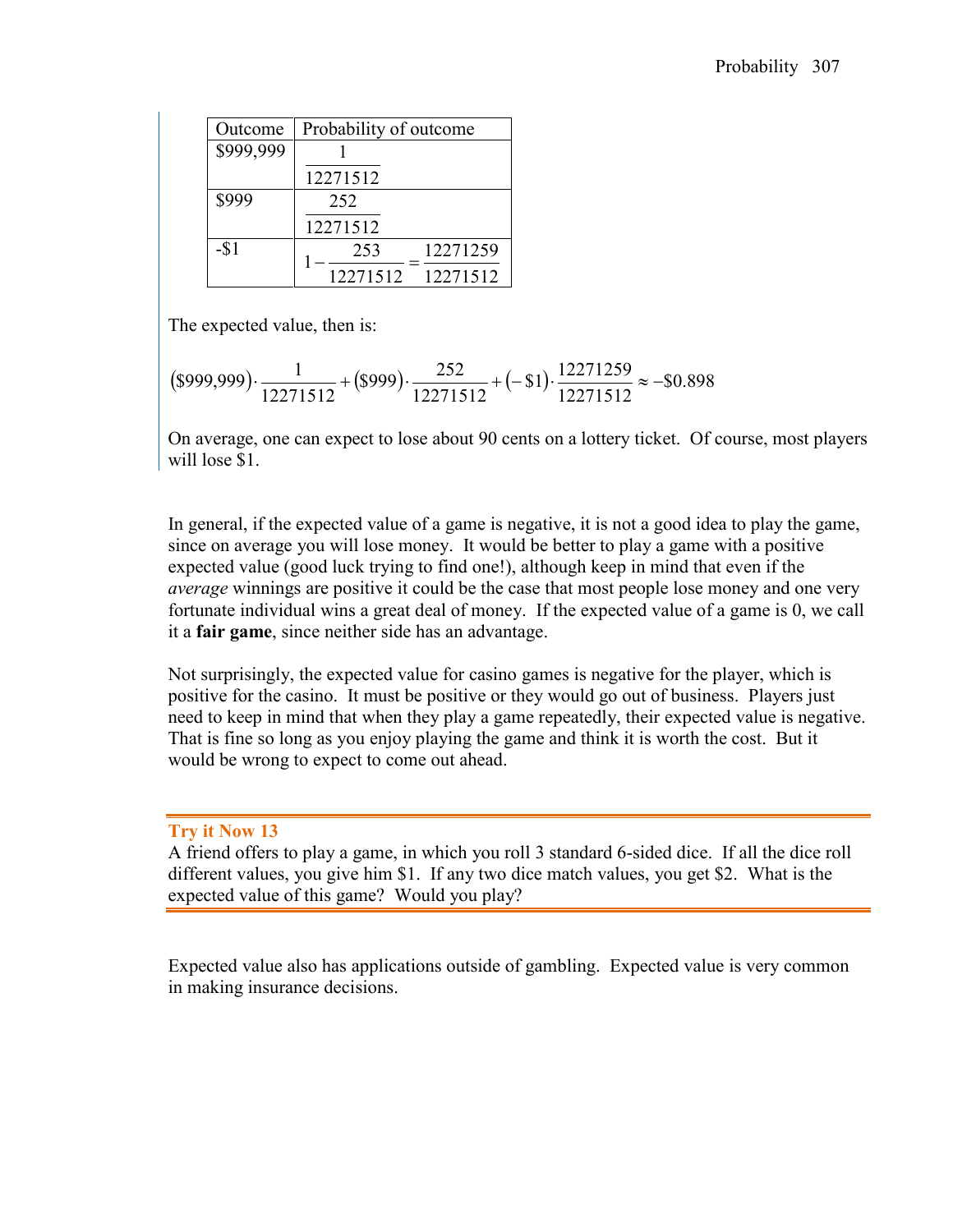#### Example 44

A 40-year-old man in the U.S. has a  $0.242\%$  $0.242\%$  $0.242\%$  risk of dying during the next year<sup>2</sup>. An insurance company charges \$275 for a life-insurance policy that pays a \$100,000 death benefit. What is the expected value for the person buying the insurance?

The probabilities and outcomes are

| Outcome                                  | Probability of outcome  |
|------------------------------------------|-------------------------|
| $$100,000 - $275 = $99,725 \mid 0.00242$ |                         |
| $-$ \$275                                | $1 - 0.00242 = 0.99758$ |

The expected value is  $(\$99,725)(0.00242) + (-\$275)(0.99758) = -\$33$ .

Not surprisingly, the expected value is negative; the insurance company can only afford to offer policies if they, on average, make money on each policy. They can afford to pay out the occasional benefit because they offer enough policies that those benefit payouts are balanced by the rest of the insured people.

For people buying the insurance, there is a negative expected value, but there is a security that comes from insurance that is worth that cost.

#### **Try it Now Answers**

- 1. There are 60 possible readings, from 00 to 59. a.  $\frac{1}{60}$  b. 60  $\frac{16}{6}$  (counting 00 through 15)
- 2. Since the second draw is made after replacing the first card, these events are independent. The probability of an ace on each draw is  $\frac{4}{52} = \frac{1}{13}$ 52  $\frac{4}{52} = \frac{1}{12}$ , so the probability of an Ace on both

draws is 169 1 13 1 13  $\frac{1}{2} \cdot \frac{1}{2}$ 

3. P(white sock and white tee) =  $\frac{6}{10} \cdot \frac{3}{7} = \frac{9}{35}$ 7 3 10  $\frac{6}{1} \cdot \frac{3}{1} =$ P(white sock or white tee) =  $\frac{6}{10} + \frac{3}{7} - \frac{9}{35} = \frac{27}{35}$ 35 9 7 3 10  $\frac{6}{2} + \frac{3}{2} - \frac{9}{3} =$ 

4. a. 3 1 90 30 9 5 10  $\frac{6}{10} \cdot \frac{5}{0} = \frac{30}{20} =$ 

<span id="page-29-0"></span><sup>&</sup>lt;sup>2</sup> According to the estimator at http://www.numericalexample.com/index.php?view=article&id=91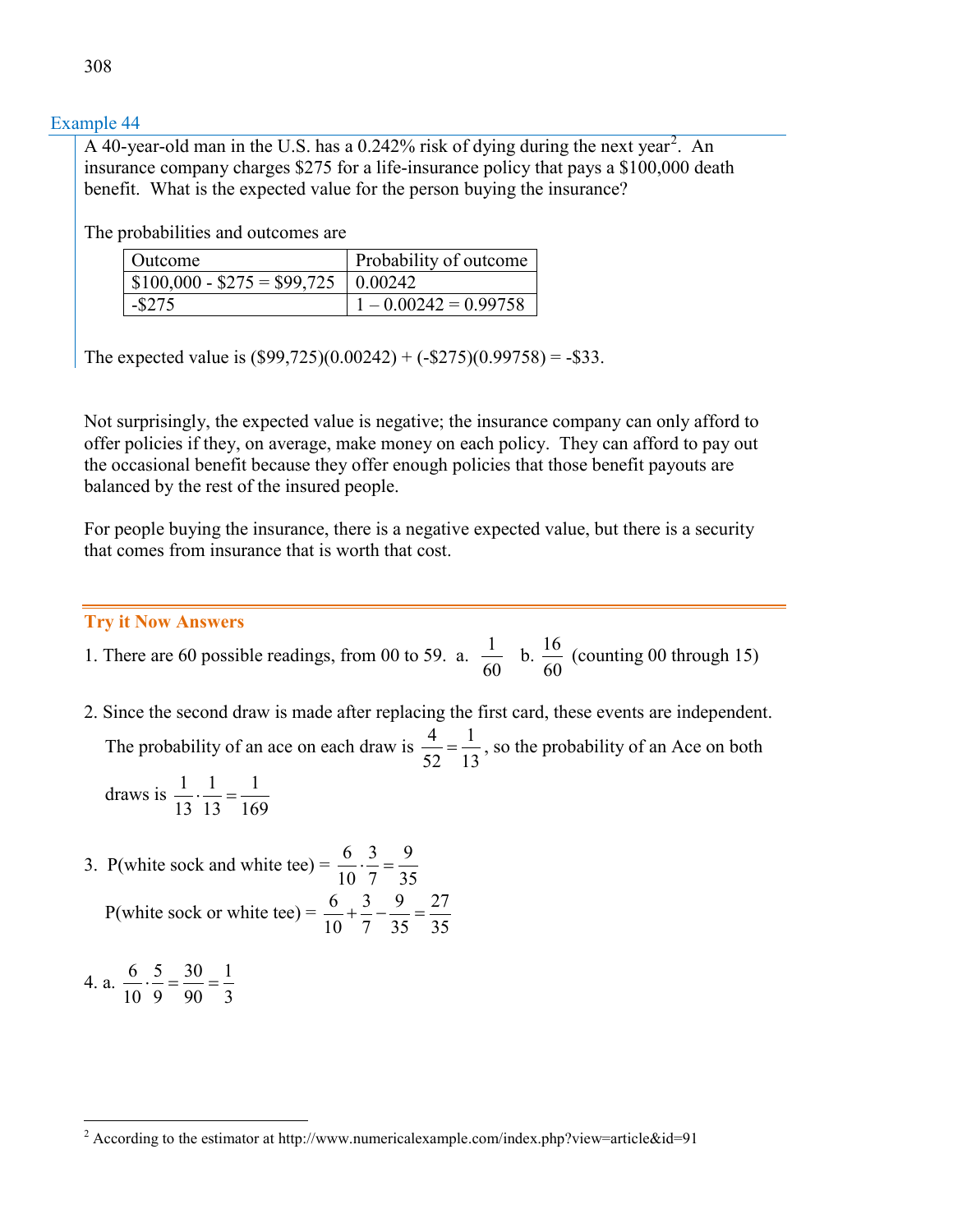5. Out of 100,000 people, 500 would have the disease. Of those, all 500 would test positive. Of the 99,500 without the disease, 2,985 would falsely test positive and the other 96,515 would test negative.

P(disease | positive) = 
$$
\frac{500}{500 + 2985} = \frac{500}{3485} \approx 14.3\%
$$

- 6.  $8 \cdot 11 \cdot 5 = 440$  menu combinations
- 7. There are 26 characters. a.  $26^5 = 11,881,376$ . b.  $_{26}P_5 = 26.25.24.23.22 = 7,893,600$
- 8. Order does not matter.  $_{29}C_{19} = 20,030,010$  possible subcommittees
- 9. There are  $5^{10} = 9,765,625$  different ways the exam can be answered. There are 9 possible locations for the one missed question, and in each of those locations there are 4 wrong answers, so there are 36 ways the test could be answered with one wrong answer.

P(9 answers correct) =  $\frac{36}{5^{10}} \approx 0.0000037$  chance

10. P(three Aces and two Kings) = 
$$
\frac{\left( {}_{4}C_{3} \right) \left( {}_{4}C_{2} \right)}{ {}_{52}C_{5}} = \frac{24}{2598960} \approx 0.0000092
$$

11. *P*(shared birthday) = 
$$
1 - \frac{365 P_{10}}{365^{10}} \approx 0.117
$$

12. 
$$
(\$3,995) \cdot \frac{1}{2000} + (-\$5) \cdot \frac{1999}{2000} \approx -\$3.00
$$

- 13. Suppose you roll the first die. The probability the second will be different is  $\frac{5}{6}$ . The probability that the third roll is different than the previous two is  $\frac{4}{6}$ , so the probability that the three dice are different is 36 20 6 4 6  $\frac{5}{6} \cdot \frac{4}{6} = \frac{20}{36}$ . The probability that two dice will match is the complement,  $1 - \frac{20}{36} = \frac{16}{36}$ 36  $1-\frac{20}{36}=\frac{16}{36}$ . The expected value is:  $(\$2) \cdot \frac{16}{36} + (-\$1) \cdot \frac{20}{36} = \frac{12}{36}$ 36  $\frac{20}{26}$ 36  $(32) \cdot \frac{16}{26} + (-31) \cdot \frac{20}{26} = \frac{12}{26} \approx $0.33$ . Yes, it is in your advantage to
	- play. On average, you'd win \$0.33 per play.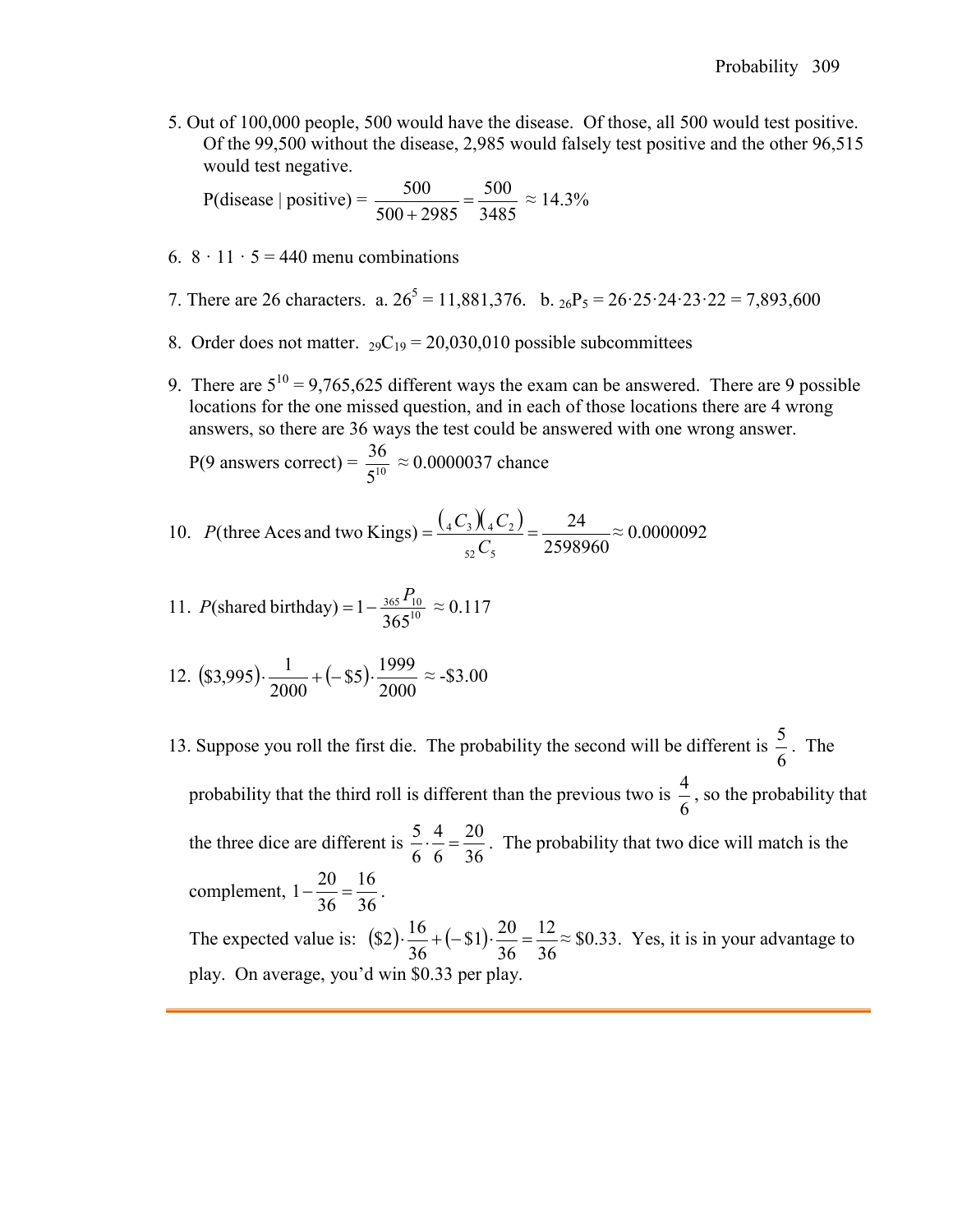## **Exercises**

- 1. A ball is drawn randomly from a jar that contains 6 red balls, 2 white balls, and 5 yellow balls. Find the probability of the given event.
	- a. A red ball is drawn
	- b. A white ball is drawn
- 2. Suppose you write each letter of the alphabet on a different slip of paper and put the slips into a hat. What is the probability of drawing one slip of paper from the hat at random and getting:
	- a. A consonant
	- b. A vowel
- 3. A group of people were asked if they had run a red light in the last year. 150 responded "yes", and 185 responded "no". Find the probability that if a person is chosen at random, they have run a red light in the last year.
- 4. In a survey, 205 people indicated they prefer cats, 160 indicated they prefer dots, and 40 indicated they don't enjoy either pet. Find the probability that if a person is chosen at random, they prefer cats.
- 5. Compute the probability of tossing a six-sided die (with sides numbered 1 through 6) and getting a 5.
- 6. Compute the probability of tossing a six-sided die and getting a 7.
- 7. Giving a test to a group of students, the grades and gender are summarized below. If one student was chosen at random, find the probability that the student was female.

|        |   | В |   | Total |
|--------|---|---|---|-------|
| Male   |   | 8 | 3 | 39    |
| Female | 0 |   |   | 26    |
| Total  | 8 |   |   |       |

8. The table below shows the number of credit cards owned by a group of individuals. If one person was chosen at random, find the probability that the person had no credit cards.

|        |    | Zero   One   Two or more | Total |
|--------|----|--------------------------|-------|
| Male   |    | 19                       |       |
| Female | 18 | 20                       |       |
| Total  |    | 39                       |       |

- 9. Compute the probability of tossing a six-sided die and getting an even number.
- 10. Compute the probability of tossing a six-sided die and getting a number less than 3.
- 11. If you pick one card at random from a standard deck of cards, what is the probability it will be a King?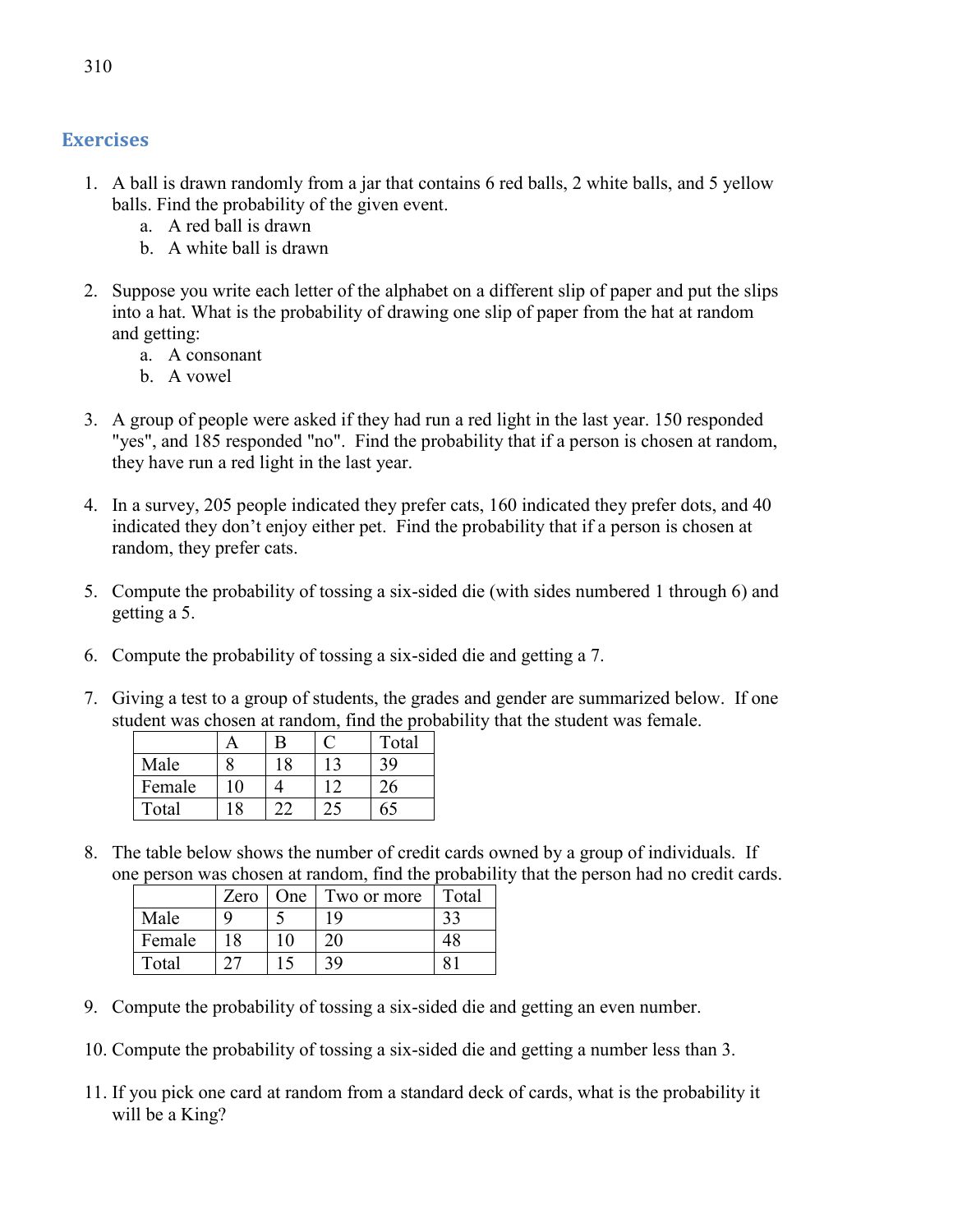- 12. If you pick one card at random from a standard deck of cards, what is the probability it will be a Diamond?
- 13. Compute the probability of rolling a 12-sided die and getting a number other than 8.
- 14. If you pick one card at random from a standard deck of cards, what is the probability it is not the Ace of Spades?
- 15. Referring to the grade table from question #7, what is the probability that a student chosen at random did NOT earn a C?
- 16. Referring to the credit card table from question #8, what is the probability that a person chosen at random has at least one credit card?
- 17. A six-sided die is rolled twice. What is the probability of showing a 6 on both rolls?
- 18. A fair coin is flipped twice. What is the probability of showing heads on both flips?
- 19. A die is rolled twice. What is the probability of showing a 5 on the first roll and an even number on the second roll?
- 20. Suppose that 21% of people own dogs. If you pick two people at random, what is the probability that they both own a dog?
- 21. Suppose a jar contains 17 red marbles and 32 blue marbles. If you reach in the jar and pull out 2 marbles at random, find the probability that both are red.
- 22. Suppose you write each letter of the alphabet on a different slip of paper and put the slips into a hat. If you pull out two slips at random, find the probability that both are vowels.
- 23. Bert and Ernie each have a well-shuffled standard deck of 52 cards. They each draw one card from their own deck. Compute the probability that:
	- a. Bert and Ernie both draw an Ace.
	- b. Bert draws an Ace but Ernie does not.
	- c. neither Bert nor Ernie draws an Ace.
	- d. Bert and Ernie both draw a heart.
	- e. Bert gets a card that is not a Jack and Ernie draws a card that is not a heart.
- 24. Bert has a well-shuffled standard deck of 52 cards, from which he draws one card; Ernie has a 12-sided die, which he rolls at the same time Bert draws a card. Compute the probability that:
	- a. Bert gets a Jack and Ernie rolls a five.
	- b. Bert gets a heart and Ernie rolls a number less than six.
	- c. Bert gets a face card (Jack, Queen or King) and Ernie rolls an even number.
	- d. Bert gets a red card and Ernie rolls a fifteen.
	- e. Bert gets a card that is not a Jack and Ernie rolls a number that is not twelve.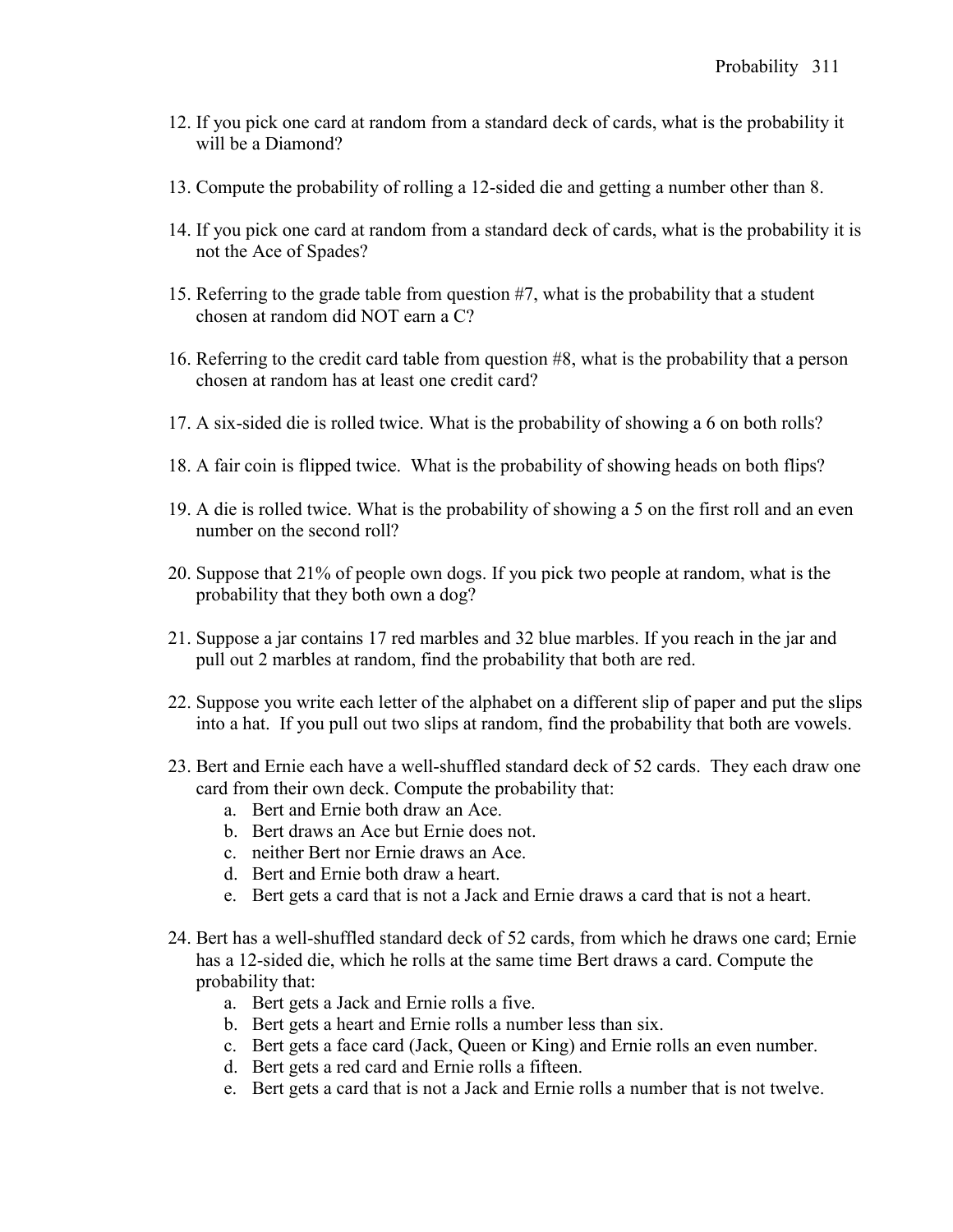- 25. Compute the probability of drawing a King from a deck of cards and then drawing a Queen.
- 26. Compute the probability of drawing two spades from a deck of cards.
- 27. A math class consists of 25 students, 14 female and 11 male. Two students are selected at random to participate in a probability experiment. Compute the probability that
	- a. a male is selected, then a female.
	- b. a female is selected, then a male.
	- c. two males are selected.
	- d. two females are selected.
	- e. no males are selected.
- 28. A math class consists of 25 students, 14 female and 11 male. Three students are selected at random to participate in a probability experiment. Compute the probability that
	- a. a male is selected, then two females.
	- b. a female is selected, then two males.
	- c. two females are selected, then one male.
	- d. three males are selected.
	- e. three females are selected.
- 29. Giving a test to a group of students, the grades and gender are summarized below. If one student was chosen at random, find the probability that the student was female and earned an A.

|        |  | Total |
|--------|--|-------|
| Male   |  | 39    |
| Female |  | 26    |
| Total  |  | b.    |

30. The table below shows the number of credit cards owned by a group of individuals. If one person was chosen at random, find the probability that the person was male and had two or more credit cards.

|        | Zero | One | Two or more | Total |
|--------|------|-----|-------------|-------|
| Male   |      |     | 1 Q         |       |
| Female | 18   |     | 20          |       |
| Total  |      |     | 39          |       |

- 31. A jar contains 6 red marbles numbered 1 to 6 and 8 blue marbles numbered 1 to 8. A marble is drawn at random from the jar. Find the probability the marble is red or oddnumbered.
- 32. A jar contains 4 red marbles numbered 1 to 4 and 10 blue marbles numbered 1 to 10. A marble is drawn at random from the jar. Find the probability the marble is blue or evennumbered.
- 33. Referring to the table from #29, find the probability that a student chosen at random is female or earned a B.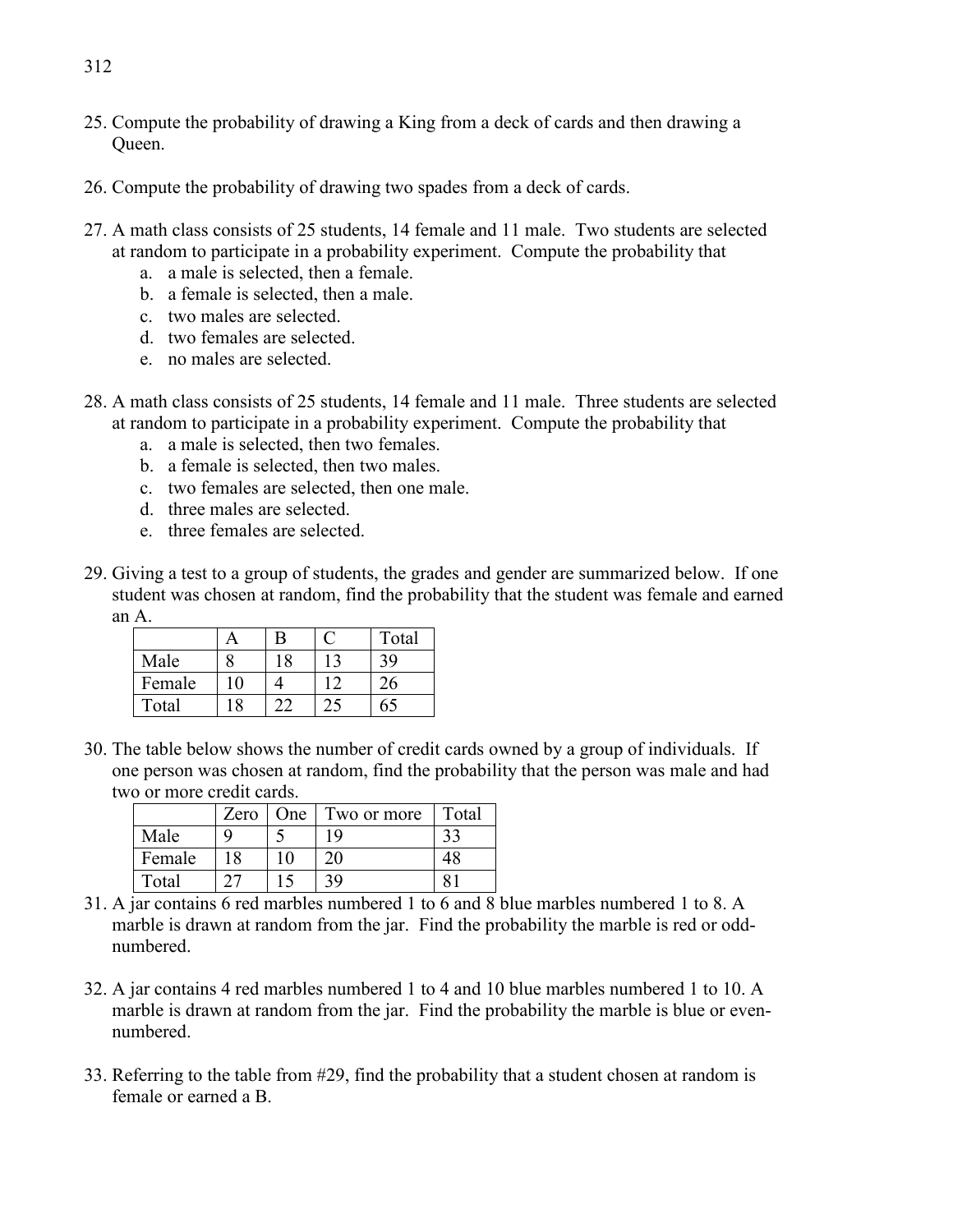- 34. Referring to the table from #30, find the probability that a person chosen at random is male or has no credit cards.
- 35. Compute the probability of drawing the King of hearts or a Queen from a deck of cards.
- 36. Compute the probability of drawing a King or a heart from a deck of cards.
- 37. A jar contains 5 red marbles numbered 1 to 5 and 8 blue marbles numbered 1 to 8. A marble is drawn at random from the jar. Find the probability the marble is
	- a. Even-numbered given that the marble is red.
	- b. Red given that the marble is even-numbered.
- 38. A jar contains 4 red marbles numbered 1 to 4 and 8 blue marbles numbered 1 to 8. A marble is drawn at random from the jar. Find the probability the marble is
	- a. Odd-numbered given that the marble is blue.
	- b. Blue given that the marble is odd-numbered.
- 39. Compute the probability of flipping a coin and getting heads, given that the previous flip was tails.
- 40. Find the probability of rolling a "1" on a fair die, given that the last 3 rolls were all ones.
- 41. Suppose a math class contains 25 students, 14 females (three of whom speak French) and 11 males (two of whom speak French). Compute the probability that a randomly selected student speaks French, given that the student is female.
- 42. Suppose a math class contains 25 students, 14 females (three of whom speak French) and 11 males (two of whom speak French). Compute the probability that a randomly selected student is male, given that the student speaks French.
- 43. A certain virus infects one in every 400 people. A test used to detect the virus in a person is positive 90% of the time if the person has the virus and 10% of the time if the person does not have the virus. Let A be the event "the person is infected" and B be the event "the person tests positive".
	- a. Find the probability that a person has the virus given that they have tested positive, i.e. find  $P(A | B)$ .
	- b. Find the probability that a person does not have the virus given that they test negative, i.e. find  $P($ not A | not B).
- 44. A certain virus infects one in every 2000 people. A test used to detect the virus in a person is positive 96% of the time if the person has the virus and 4% of the time if the person does not have the virus. Let A be the event "the person is infected" and B be the event "the person tests positive".
	- a. Find the probability that a person has the virus given that they have tested positive, i.e. find  $P(A | B)$ .
	- b. Find the probability that a person does not have the virus given that they test negative, i.e. find P(not A | not B).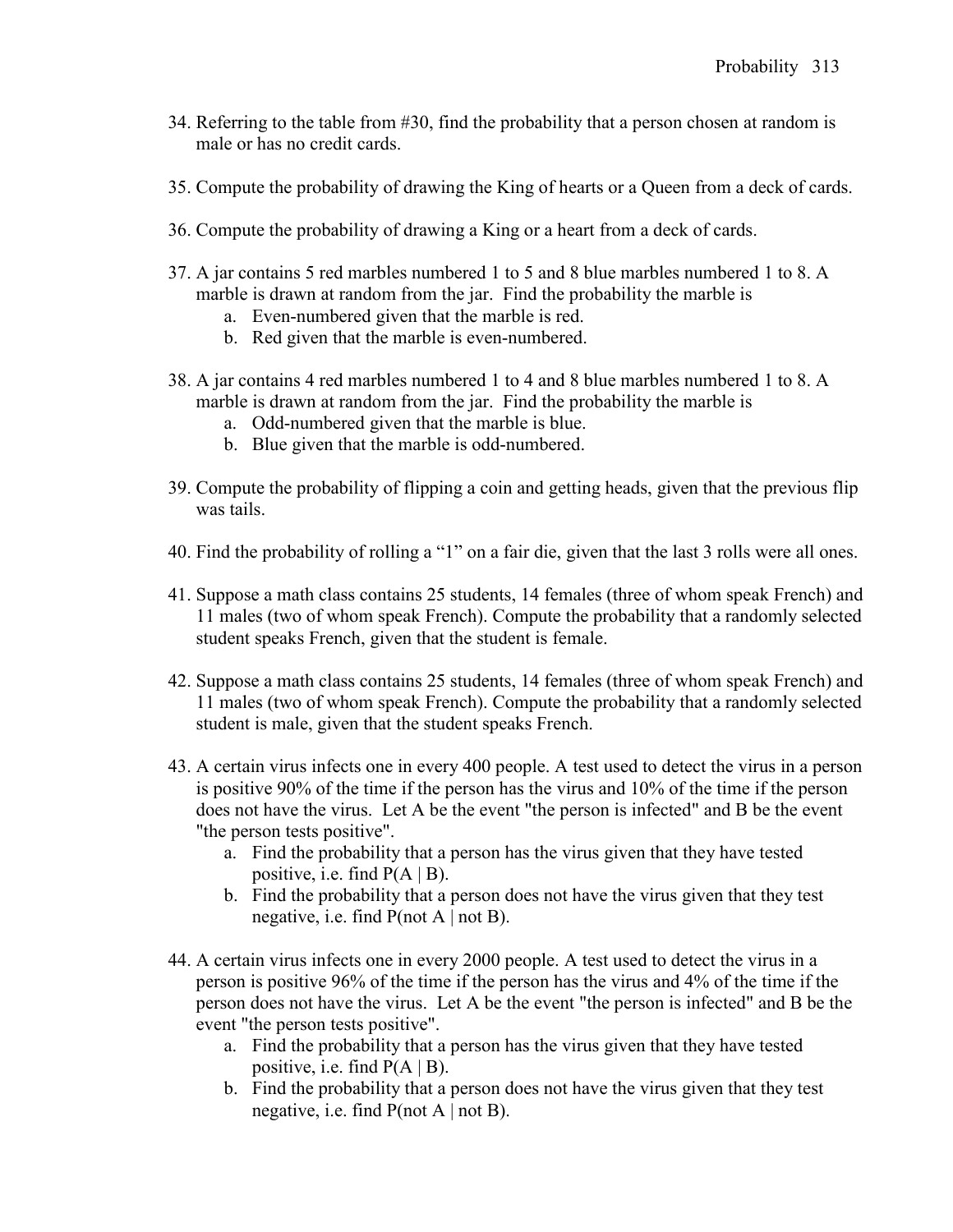- 45. A certain disease has an incidence rate of 0.3%. If the false negative rate is 6% and the false positive rate is 4%, compute the probability that a person who tests positive actually has the disease.
- 46. A certain disease has an incidence rate of 0.1%. If the false negative rate is 8% and the false positive rate is 3%, compute the probability that a person who tests positive actually has the disease.
- 47. A certain group of symptom-free women between the ages of 40 and 50 are randomly selected to participate in mammography screening. The incidence rate of breast cancer among such women is 0.8%. The false negative rate for the mammogram is 10%. The false positive rate is 7%. If a the mammogram results for a particular woman are positive (indicating that she has breast cancer), what is the probability that she actually has breast cancer?
- 48. About 0.01% of men with no known risk behavior are infected with HIV. The false negative rate for the standard HIV test 0.01% and the false positive rate is also 0.01%. If a randomly selected man with no known risk behavior tests positive for HIV, what is the probability that he is actually infected with HIV?
- 49. A boy owns 2 pairs of pants, 3 shirts, 8 ties, and 2 jackets. How many different outfits can he wear to school if he must wear one of each item?
- 50. At a restaurant you can choose from 3 appetizers, 8 entrees, and 2 desserts. How many different three-course meals can you have?
- 51. How many three-letter "words" can be made from 4 letters "FGHI" if
	- a. repetition of letters is allowed
	- b. repetition of letters is not allowed
- 52. How many four-letter "words" can be made from 6 letters "AEBWDP" if
	- a. repetition of letters is allowed
	- b. repetition of letters is not allowed
- 53. All of the license plates in a particular state feature three letters followed by three digits (e.g. ABC 123). How many different license plate numbers are available to the state's Department of Motor Vehicles?
- 54. A computer password must be eight characters long. How many passwords are possible if only the 26 letters of the alphabet are allowed?
- 55. A pianist plans to play 4 pieces at a recital. In how many ways can she arrange these pieces in the program?
- 56. In how many ways can first, second, and third prizes be awarded in a contest with 210 contestants?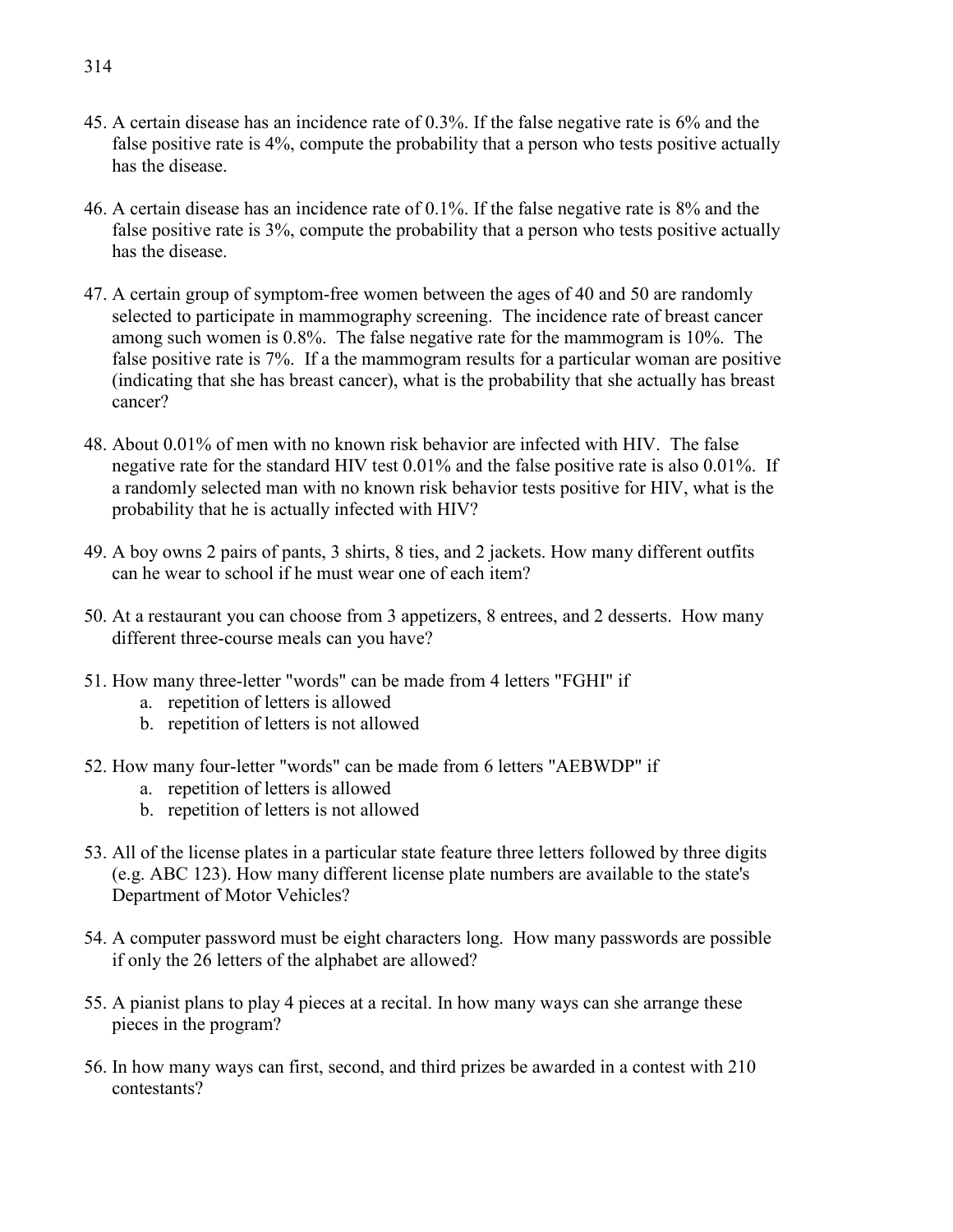- 57. Seven Olympic sprinters are eligible to compete in the 4 x 100 m relay race for the USA Olympic team. How many four-person relay teams can be selected from among the seven athletes?
- 58. A computer user has downloaded 25 songs using an online file-sharing program and wants to create a CD-R with ten songs to use in his portable CD player. If the order that the songs are placed on the CD-R is important to him, how many different CD-Rs could he make from the 25 songs available to him?
- 59. In western music, an octave is divided into 12 pitches. For the film *Close Encounters of the Third Kind*, director Steven Spielberg asked composer John Williams to write a fivenote theme, which aliens would use to communicate with people on Earth. Disregarding rhythm and octave changes, how many five-note themes are possible if no note is repeated?
- 60. In the early twentieth century, proponents of the Second Viennese School of musical composition (including Arnold Schönberg, Anton Webern and Alban Berg) devised the twelve-tone technique, which utilized a tone row consisting of all 12 pitches from the chromatic scale in any order, but with not pitches repeated in the row. Disregarding rhythm and octave changes, how many tone rows are possible?
- 61. In how many ways can 4 pizza toppings be chosen from 12 available toppings?
- 62. At a baby shower 17 guests are in attendance and 5 of them are randomly selected to receive a door prize. If all 5 prizes are identical, in how many ways can the prizes be awarded?
- 63. In the 6/50 lottery game, a player picks six numbers from 1 to 50. How many different choices does the player have if order doesn't matter?
- 64. In a lottery daily game, a player picks three numbers from 0 to 9. How many different choices does the player have if order doesn't matter?
- 65. A jury pool consists of 27 people. How many different ways can 11 people be chosen to serve on a jury and one additional person be chosen to serve as the jury foreman?
- 66. The United States Senate Committee on Commerce, Science, and Transportation consists of 23 members, 12 Republicans and 11 Democrats. The Surface Transportation and Merchant Marine Subcommittee consists of 8 Republicans and 7 Democrats. How many ways can members of the Subcommittee be chosen from the Committee?
- 67. You own 16 CDs. You want to randomly arrange 5 of them in a CD rack. What is the probability that the rack ends up in alphabetical order?
- 68. A jury pool consists of 27 people, 14 men and 13 women. Compute the probability that a randomly selected jury of 12 people is all male.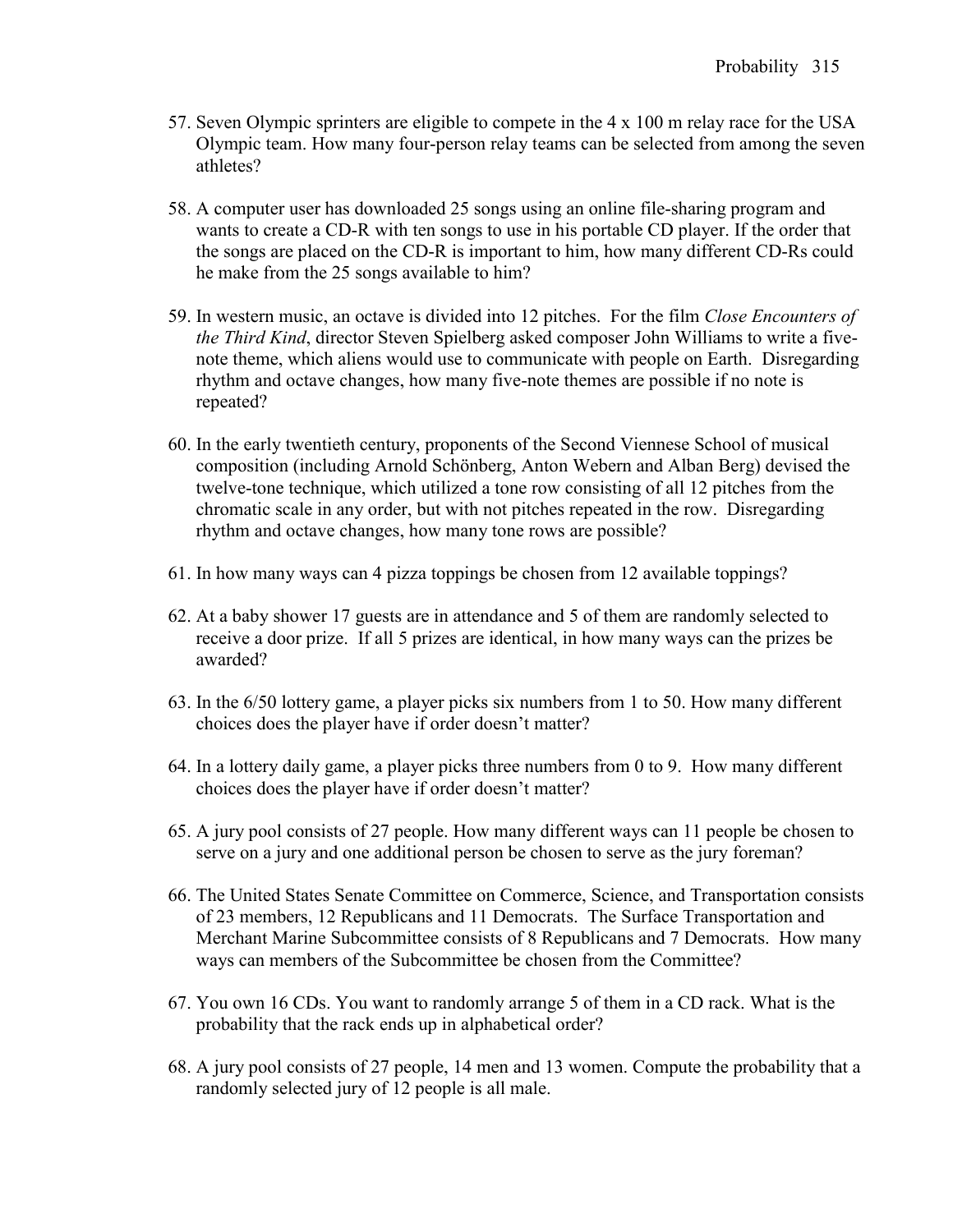- 69. In a lottery game, a player picks six numbers from 1 to 48. If 5 of the 6 numbers match those drawn, they player wins second prize. What is the probability of winning this prize?
- 70. In a lottery game, a player picks six numbers from 1 to 48. If 4 of the 6 numbers match those drawn, they player wins third prize. What is the probability of winning this prize?
- 71. Compute the probability that a 5-card poker hand is dealt to you that contains all hearts.
- 72. Compute the probability that a 5-card poker hand is dealt to you that contains four Aces.
- 73. A bag contains 3 gold marbles, 6 silver marbles, and 28 black marbles. Someone offers to play this game: You randomly select on marble from the bag. If it is gold, you win \$3. If it is silver, you win \$2. If it is black, you lose \$1. What is your expected value if you play this game?
- 74. A friend devises a game that is played by rolling a single six-sided die once. If you roll a 6, he pays you \$3; if you roll a 5, he pays you nothing; if you roll a number less than 5, you pay him \$1. Compute the expected value for this game. Should you play this game?
- 75. In a lottery game, a player picks six numbers from 1 to 23. If the player matches all six numbers, they win 30,000 dollars. Otherwise, they lose \$1. Find the expected value of this game.
- 76. A game is played by picking two cards from a deck. If they are the same value, then you win \$5, otherwise you lose \$1. What is the expected value of this game?
- 77. A company estimates that 0.7% of their products will fail after the original warranty period but within 2 years of the purchase, with a replacement cost of \$350. If they offer a 2 year extended warranty for \$48, what is the company's expected value of each warranty sold?
- 78. An insurance company estimates the probability of an earthquake in the next year to be 0.0013. The average damage done by an earthquake it estimates to be \$60,000. If the company offers earthquake insurance for \$100, what is their expected value of the policy?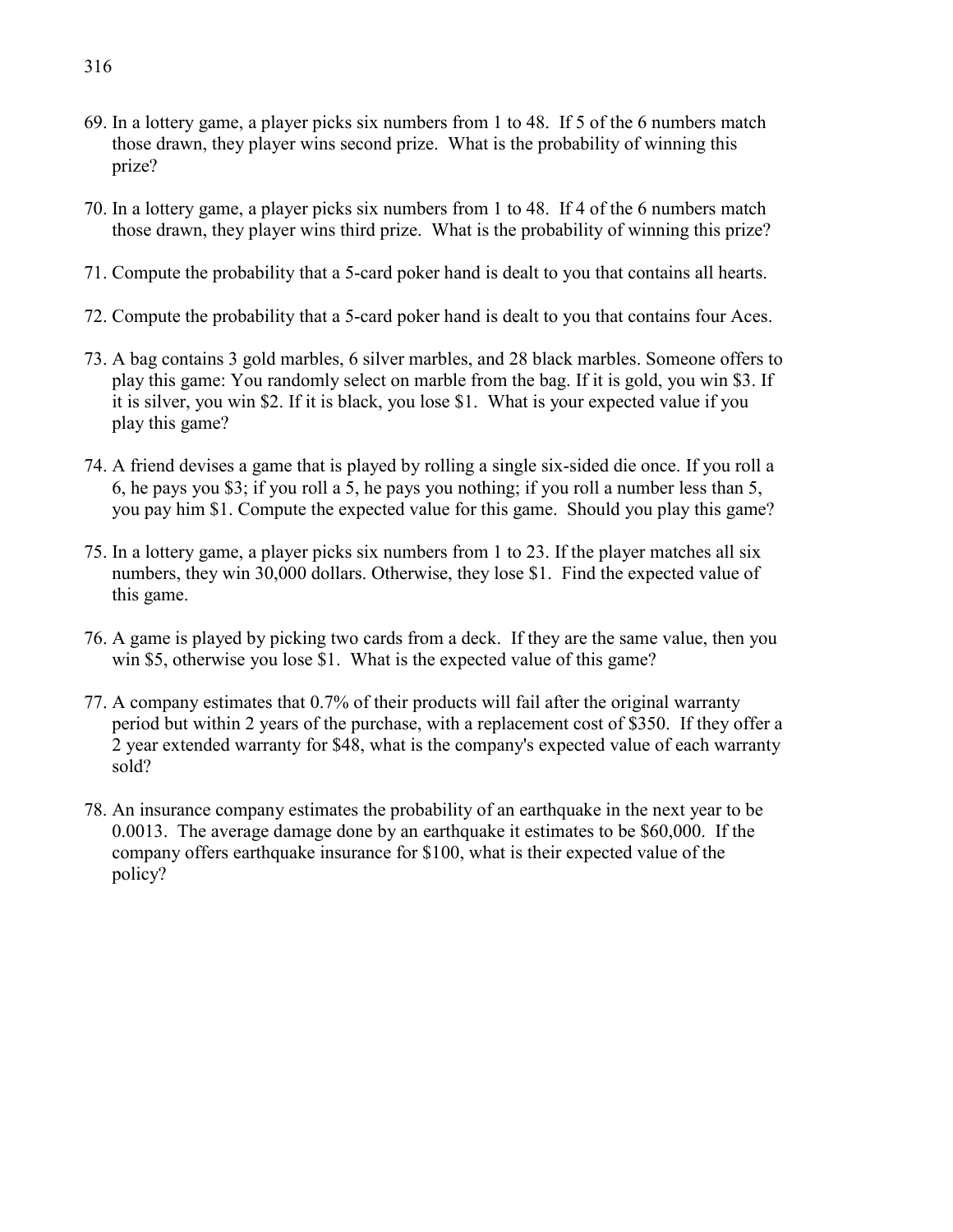## **Exploration**

Some of these questions were adapted from puzzles at mindyourdecisions.com.

- 79. A small college has been accused of gender bias in its admissions to graduate programs.
	- a. Out of 500 men who applied, 255 were accepted. Out of 700 women who applied, 240 were accepted. Find the acceptance rate for each gender. Does this suggest bias?
	- b. The college then looked at each of the two departments with graduate programs, and found the data below. Compute the acceptance rate within each department by gender. Does this suggest bias?

| Department | Men     |          | Women   |          |
|------------|---------|----------|---------|----------|
|            | Applied | Admitted | Applied | Admitted |
| Dept A     | 400     | 240      | 100     | 90       |
| Dept B     | $_{00}$ |          | 600     | 150      |

- c. Looking at our results from Parts *a* and *b*, what can you conclude? Is there gender bias in this college's admissions? If so, in which direction?
- 80. A bet on "black" in Roulette has a probability of 18/38 of winning. If you win, you double your money. You can bet anywhere from \$1 to \$100 on each spin.
	- a. Suppose you have \$10, and are going to play until you go broke or have \$20. What is your best strategy for playing?
	- b. Suppose you have \$10, and are going to play until you go broke or have \$30. What is your best strategy for playing?
- 81. Your friend proposes a game: You flip a coin. If it's heads, you win \$1. If it's tails, you lose \$1. However, you are worried the coin might not be fair coin. How could you change the game to make the game fair, without replacing the coin?
- 82. Fifty people are in a line. The first person in the line to have a birthday matching someone in front of them will win a prize. Of course, this means the first person in the line has no chance of winning. Which person has the highest likelihood of winning?
- 83. Three people put their names in a hat, then each draw a name, as part of a randomized gift exchange. What is the probability that no one draws their own name? What about with four people?
- 84. How many different "words" can be formed by using all the letters of each of the following words exactly once?
	- a. "ALICE"
	- b. "APPLE"
- 85. How many different "words" can be formed by using all the letters of each of the following words exactly once?
	- a. "TRUMPS"
	- b. "TEETER"